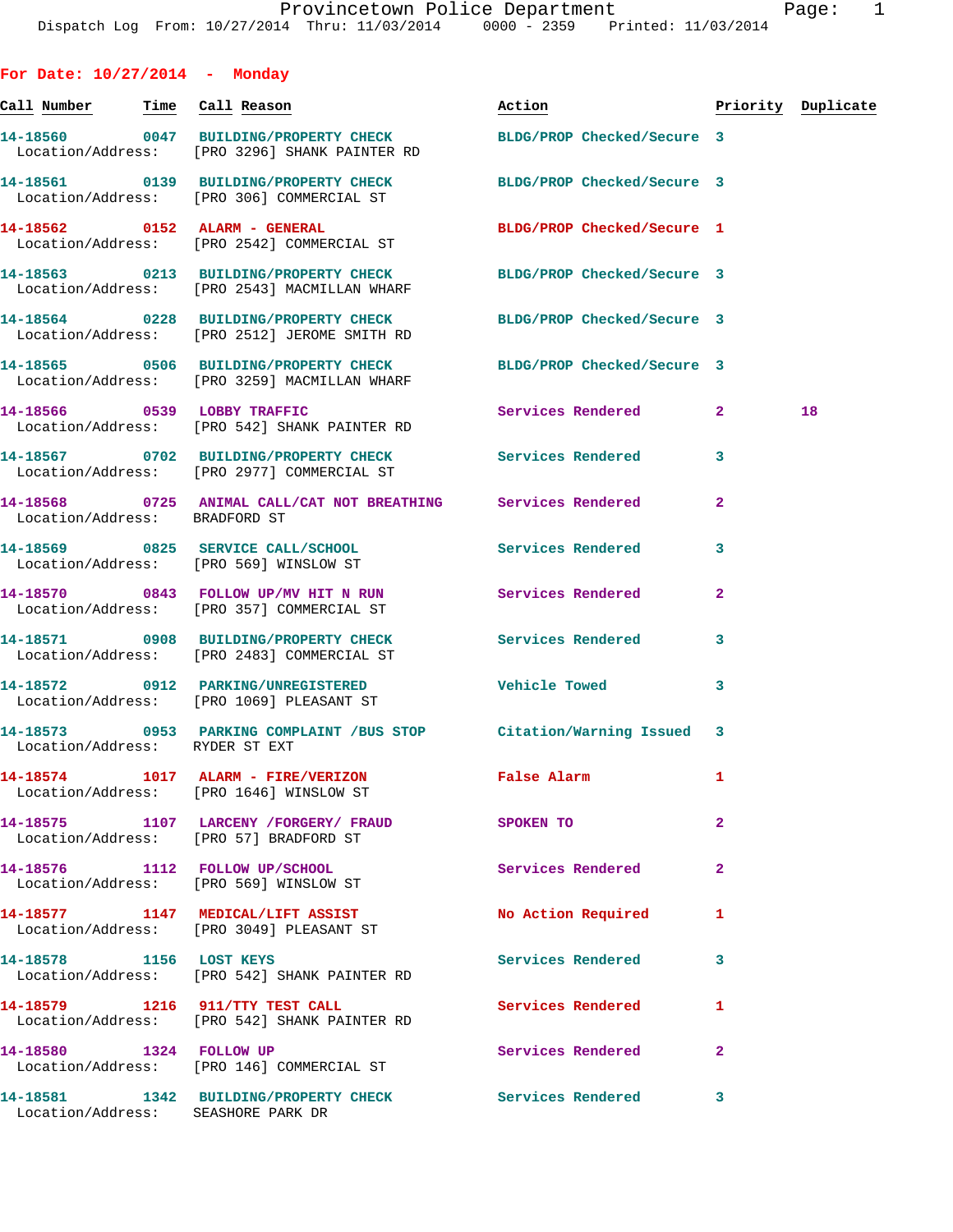|                                      |                                                                                                                       | Provincetown Police Department |              | Page: 2        |  |
|--------------------------------------|-----------------------------------------------------------------------------------------------------------------------|--------------------------------|--------------|----------------|--|
|                                      | Dispatch Log From: 10/27/2014 Thru: 11/03/2014 0000 - 2359 Printed: 11/03/2014                                        |                                |              |                |  |
|                                      | 14-18582 1603 LOST CAT/LOCATED Services Rendered 2<br>Location/Address: [PRO 2124] COMMERCIAL ST                      |                                |              | 1              |  |
|                                      | 14-18583 1606 LOST FANNY PACK Services Rendered 3<br>Location/Address: [PRO 542] SHANK PAINTER RD                     |                                |              |                |  |
|                                      | 14-18584   1616   BUILDING/PROPERTY CHECK BLDG/PROP Checked/Secure 3   Location/Address: [PRO 2] ALDEN ST             |                                |              |                |  |
|                                      | 14-18585 1627 MV OBSERVANCE / ASSIGNMENT Services Rendered 3<br>Location/Address: TELEGRAPH HILL RD + BRADFORD ST EXT |                                |              |                |  |
|                                      | 14-18586 1704 BURGLAR ALARM<br>Location/Address: [PRO 1952] COMMERCIAL ST                                             | BLDG/PROP Checked/Secure 1     |              |                |  |
|                                      | 14-18587 1724 BUILDING/PROPERTY CHECK BLDG/PROP Checked/Secure 3<br>Location/Address: [PRO 3317] CEMETERY RD          |                                |              |                |  |
|                                      | 14-18588 1752 SERVICE CALL<br>Location/Address: [PRO 105] COMMERCIAL ST                                               | Services Rendered 3            |              | $\overline{2}$ |  |
|                                      | 14-18589 1759 BUILDING/PROPERTY CHECK<br>Location/Address: [PRO 519] RACE POINT RD                                    | BLDG/PROP Checked/Secure 3     |              |                |  |
|                                      | 14-18590 1815 BUILDING/PROPERTY CHECK BLDG/PROP Checked/Secure 3<br>Location/Address: [PRO 444] HIGH POLE HILL        |                                |              |                |  |
|                                      | 14-18591 2014 BUILDING/PROPERTY CHECK BLDG/PROP Checked/Secure 3<br>Location/Address: [PRO 16] MAYFLOWER AVE          |                                |              |                |  |
| Location/Address: [PRO 2521] ROUTE 6 | 14-18592 2101 ASSIST AGENCY / MUTUAL AID Services Rendered 3                                                          |                                |              |                |  |
|                                      | 14-18593 2210 BUILDING/PROPERTY CHECK<br>Location/Address: [PRO 447] JEROME SMITH RD                                  | BLDG/PROP Checked/Secure 3     |              |                |  |
|                                      | 14-18594 2220 DISORDERLY<br>Location/Address: [PRO 2564] COMMERCIAL ST                                                | <b>VERBAL WARNING</b>          | $\mathbf{2}$ |                |  |
|                                      | 14-18595 2250 CROWDS/OVERCROWDING<br>Location/Address: [PRO 105] COMMERCIAL ST                                        | Services Rendered 2            |              |                |  |
| For Date: $10/28/2014$ - Tuesday     |                                                                                                                       |                                |              |                |  |
|                                      | 14-18596 0000 BUILDING/PROPERTY CHECK BLDG/PROP Checked/Secure 3<br>Location/Address: [PRO 545] SHANK PAINTER RD      |                                |              |                |  |
|                                      | 14-18597 0030 BUILDING/PROPERTY CHECK<br>Location/Address: [PRO 447] JEROME SMITH RD                                  | BLDG/PROP Checked/Secure 3     |              |                |  |
|                                      | 14-18598 0056 BUILDING/PROPERTY CHECK<br>Location/Address: [PRO 440] HARRY KEMP WAY                                   | BLDG/PROP Checked/Secure 3     |              |                |  |
|                                      | 14-18599 0103 BUILDING/PROPERTY CHECK<br>Location/Address: [PRO 3259] MACMILLAN WHARF                                 | BLDG/PROP Checked/Secure 3     |              |                |  |
| 14-18600 0109 MV STOP                | Location/Address: [PRO 2214] CONWELL ST                                                                               | <b>VERBAL WARNING</b>          | 3            |                |  |
|                                      | 14-18601 0157 BUILDING/PROPERTY CHECK<br>Location/Address: [PRO 2568] COMMERCIAL ST                                   | BLDG/PROP Checked/Secure 3     |              |                |  |
|                                      | 14-18602 0237 BUILDING/PROPERTY CHECK<br>Location/Address: [PRO 1778] SHANK PAINTER RD                                | BLDG/PROP Checked/Secure 3     |              |                |  |
|                                      | 14-18603 0430 BUILDING/PROPERTY CHECK BLDG/PROP Checked/Secure 3<br>Location/Address: [PRO 1646] WINSLOW ST           |                                |              |                |  |
|                                      | 14-18604 0521 BUILDING/PROPERTY CHECK BLDG/PROP Checked/Secure 3                                                      |                                |              |                |  |

Location/Address: [PRO 530] SHANK PAINTER RD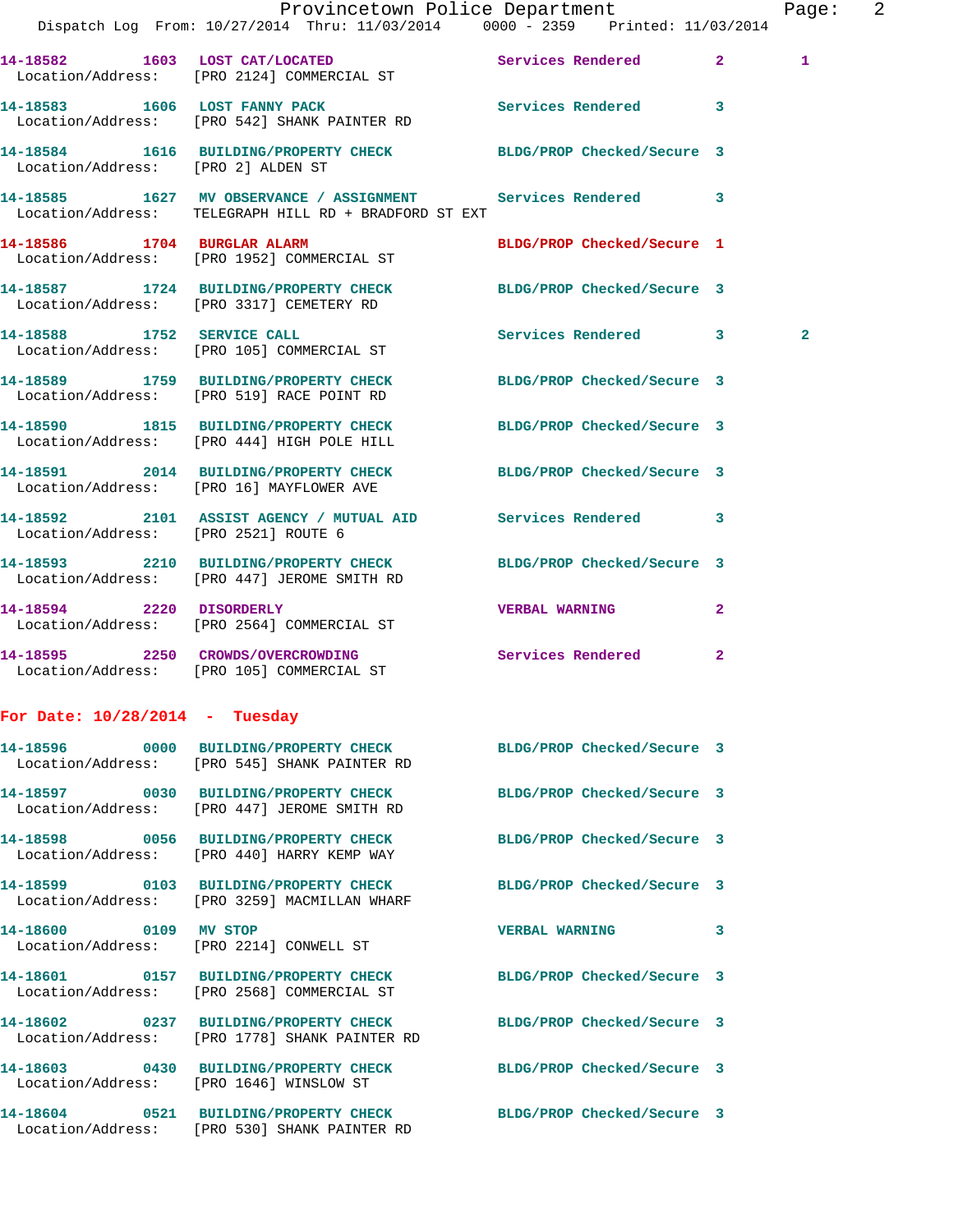**14-18605 0607 LOBBY TRAFFIC Services Rendered 2 10**  Location/Address: [PRO 542] SHANK PAINTER RD **14-18606 0709 BUILDING/PROPERTY CHECK BLDG/PROP Checked/Secure 3**  Location/Address: [PRO 3287] ROUTE 6 **14-18607 0737 CLASS IN YARMOUTH Services Rendered 3**  Location: YARMOUTH **14-18608 0738 BUILDING/PROPERTY CHECK BLDG/PROP Checked/Secure 3**  Location/Address: [PRO 1638] COMMERCIAL ST **14-18609 0756 MV OBSERVANCE / ASSIGNMENT Services Rendered 3**  Location/Address: ROUTE 6 14-18610 0813 SERVICE CALL Services Rendered 3 Location/Address: [PRO 569] WINSLOW ST **14-18611 0814 MV ACCIDENT Services Rendered 1**  Location/Address: [PRO 3430] COMMERCIAL ST Refer To Accident: 14-65-AC **14-18612 0907 ALARM/SPRINKLER TESTING Services Rendered 1**  Location/Address: [PRO 515] RACE POINT RD **14-18613 1003 MV OBSERVANCE / ASSIGNMENT Services Rendered 3**  Location/Address: [PRO 530] SHANK PAINTER RD **14-18614 1025 PARK, WALK & TALK Services Rendered 2**  Location/Address: [PRO 3296] SHANK PAINTER RD **14-18616 1127 MV STOP VERBAL WARNING 3**  Location/Address: STANDISH ST **14-18617 1152 BUILDING/PROPERTY CHECK BLDG/PROP Checked/Secure 3**  Location/Address: [PRO 2500] COMMERCIAL ST **14-18618 1211 MV OBSERVANCE / ASSIGNMENT Services Rendered 3**  Location/Address: [PRO 518] RACE POINT RD **14-18619 1218 BUILDING/PROPERTY CHECK BLDG/PROP Checked/Secure 3**  Location/Address: BRADFORD ST **14-18620 1227 MV STOP Citation/Warning Issued 3**  Location/Address: [PRO 2540] RACE POINT RD **14-18621 1251 MV OBSERVANCE / ASSIGNMENT Services Rendered 3**  Location: ROUTE 6 I/B **14-18623 1303 BUILDING/PROPERTY CHECK BLDG/PROP Checked/Secure 3**  Location/Address: [PRO 2206] COMMERCIAL ST **14-18622 1306 MV STOP VERBAL WARNING 3**  Location/Address: [PRO 2479] ROUTE 6 **14-18624 1311 FOLLOW UP Services Rendered 2**  Location/Address: [PRO 2897] RACE POINT RD **14-18626 1940 BUILDING/PROPERTY CHECK BLDG/PROP Checked/Secure 3**  Location/Address: [PRO 175] COMMERCIAL ST **14-18627 1957 BUILDING/PROPERTY CHECK BLDG/PROP Checked/Secure 3**  Location/Address: [PRO 2540] RACE POINT RD **14-18628 2001 VERBAL PLATE LIGHT VERBAL WARNING 3**  Location/Address: [PRO 2519] ROUTE 6 **14-18629 2106 MV OBSERVANCE / ASSIGNMENT Services Rendered 3** 

Location/Address: [PRO 43] BRADFORD ST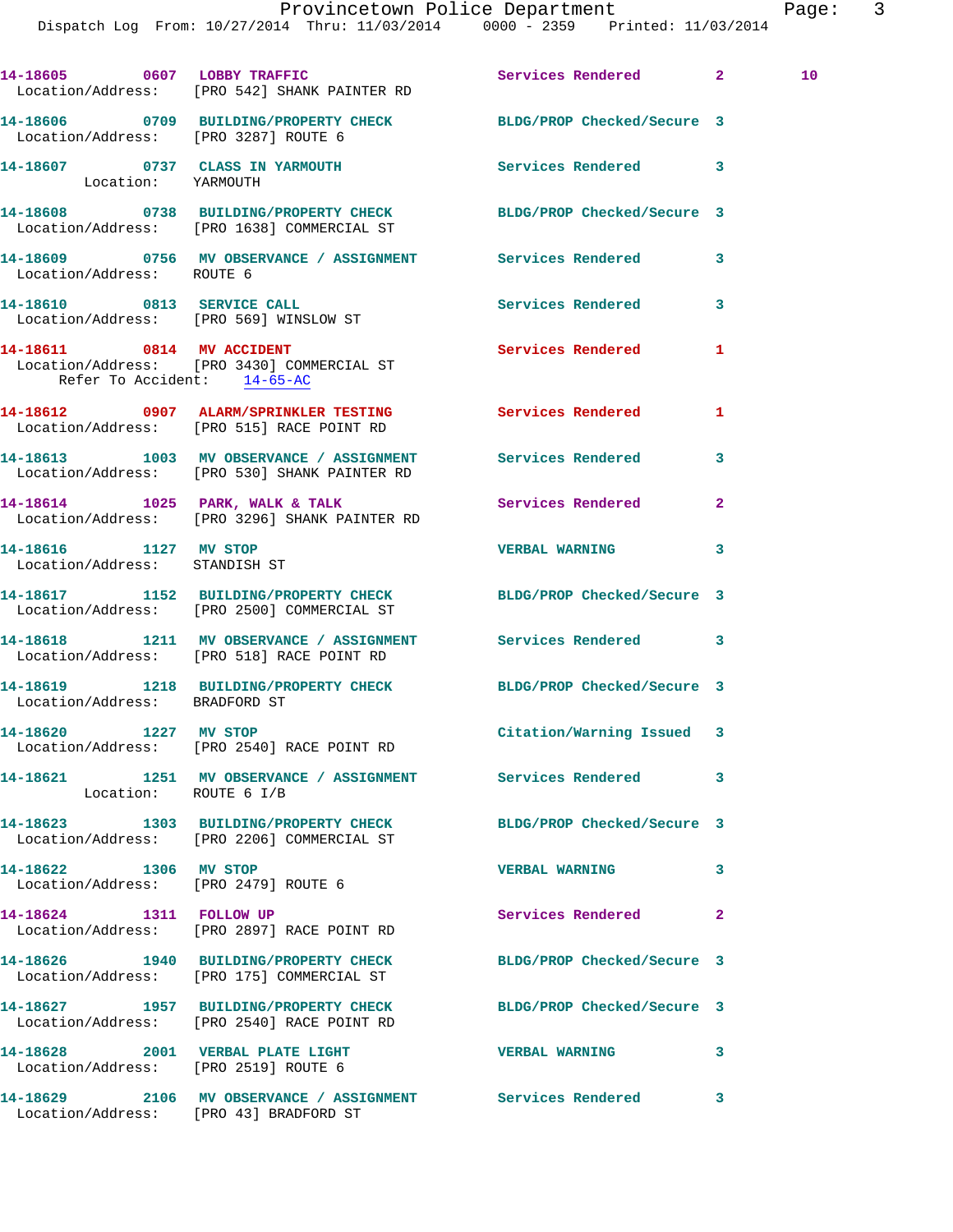14-18631 2229 ALARM - GENERAL Location/Address: [PRO 2983] COMMERCIAL ST **For Date: 10/29/2014 - Wednesday** Location/Address: [PRO 542] SHANK 14-18633 0008 BUILDING/PROPER Location/Address: [PRO 545] SHANK 14-18634 0017 BUILDING/PROPER Location/Address: [PRO 2898] JEROM 14-18635 0036 BUILDING/PROPER Location/Address: [PRO 444] HIGH **14-18636 0053 MV OBSERVANCE / ASSIGNMENT Services Rendered 3**  Location/Address: BRADFORD ST + STANDISH ST 14-18637 0202 BUILDING/PROPER Location/Address: [PRO 1778] SHAN 14-18638 0221 BUILDING/PROPER Location/Address: [PRO 105] COMMED 14-18639 0243 ASSIST AGENCY Location/Address: [TRU 1] SHORE RD 14-18640 0346 BUILDING/PROPER Location/Address: [PRO 440] HARRY 14-18641 0509 BUILDING/PROPER Location/Address: [PRO 530] SHANK **14-18643 0757 ANIMAL CALL Services Rendered 2**  Location/Address: [PRO 2897] RACE 14-18644 0800 SERVICE CALL/CO Location/Address: [PRO 542] SHANK Refer To Arrest: 14-272-AR 14-18650 0800 LOST WALLET Location/Address: [PRO 3004] BRADI **14-18645** 0805 SERVICE CALL/SO Location/Address: [PRO 569] WINSL 14-18646 0822 MV OBSERVANCE / Location: ROUTE 6 I/B

**14-18647 0823 ANIMAL CALL Services Rendered 2**  Location/Address: COMMERCIAL ST

Location/Address: BRADFORD ST + GOSNOLD ST

**14-18649 0916 PARK, WALK & TALK Services Rendered 2**  Location/Address: [PRO 488] MAYFLOWER AVE

**14-18651 0929 BUILDING/PROPERTY CHECK BLDG/PROP Checked/Secure 3**  Location/Address: [PRO 3317] CEMETERY RD

**14-18652 0929 BUILDING/PROPERTY CHECK BLDG/PROP Checked/Secure 3**  Location/Address: [PRO 3318] CEMETERY RD

Location/Address: [PRO 43] BRADFORD ST

|  | BLDG/PROP Checked/Secure |  |
|--|--------------------------|--|
|--|--------------------------|--|

|                                    | 14-18632 0000 LOBBY TRAFFIC<br>Location/Address: [PRO 542] SHANK PAINTER RD                                       | Services Rendered 2      |                | -20 |
|------------------------------------|-------------------------------------------------------------------------------------------------------------------|--------------------------|----------------|-----|
|                                    | 14-18633 0008 BUILDING/PROPERTY CHECK BLDG/PROP Checked/Secure 3<br>Location/Address: [PRO 545] SHANK PAINTER RD  |                          |                |     |
|                                    | 14-18634 0017 BUILDING/PROPERTY CHECK BLDG/PROP Checked/Secure 3<br>Location/Address: [PRO 2898] JEROME SMITH RD  |                          |                |     |
|                                    | 14-18635 0036 BUILDING/PROPERTY CHECK BLDG/PROP Checked/Secure 3<br>Location/Address: [PRO 444] HIGH POLE HILL    |                          |                |     |
|                                    | 14-18636 6 0053 MV OBSERVANCE / ASSIGNMENT Services Rendered<br>Location/Address: BRADFORD ST + STANDISH ST       |                          | 3              |     |
|                                    | 14-18637 0202 BUILDING/PROPERTY CHECK BLDG/PROP Checked/Secure 3<br>Location/Address: [PRO 1778] SHANK PAINTER RD |                          |                |     |
|                                    | 14-18638 0221 BUILDING/PROPERTY CHECK BLDG/PROP Checked/Secure 3<br>Location/Address: [PRO 105] COMMERCIAL ST     |                          |                |     |
| Location/Address: [TRU 1] SHORE RD | 14-18639 0243 ASSIST AGENCY / TRURO PD Services Rendered 3                                                        |                          |                |     |
|                                    | 14-18640 0346 BUILDING/PROPERTY CHECK BLDG/PROP Checked/Secure 3<br>Location/Address: [PRO 440] HARRY KEMP WAY    |                          |                |     |
|                                    | 14-18641 0509 BUILDING/PROPERTY CHECK BLDG/PROP Checked/Secure 3<br>Location/Address: [PRO 530] SHANK PAINTER RD  |                          |                |     |
| 14-18643 0757 ANIMAL CALL          | Location/Address: [PRO 2897] RACE POINT RD                                                                        | Services Rendered        | $\overline{2}$ |     |
| Refer To Arrest: 14-272-AR         | 14-18644 0800 SERVICE CALL/COURT<br>Location/Address: [PRO 542] SHANK PAINTER RD                                  | Services Rendered        | 3              |     |
|                                    | 14-18650 0800 LOST WALLET<br>Location/Address: [PRO 3004] BRADFORD ST                                             | <b>Services Rendered</b> | 3              |     |
|                                    | 14-18645 0805 SERVICE CALL/SCHOOL 5ervices Rendered<br>Location/Address: [PRO 569] WINSLOW ST                     |                          | $\mathbf{3}$   |     |
| Location: ROUTE 6 I/B              | 14-18646 0822 MV OBSERVANCE / ASSIGNMENT Services Rendered                                                        |                          | $\mathbf{3}$   |     |
|                                    | $14.10647$ $0002$ $0003$ $011$                                                                                    |                          |                |     |

**14-18648 0911 TRAFFIC CONTROL Services Rendered 3** 

**14-18653 0936 ASSIST CITIZEN Services Rendered 3** 

**14-18654 0952 ASSIST CITIZEN Services Rendered 3**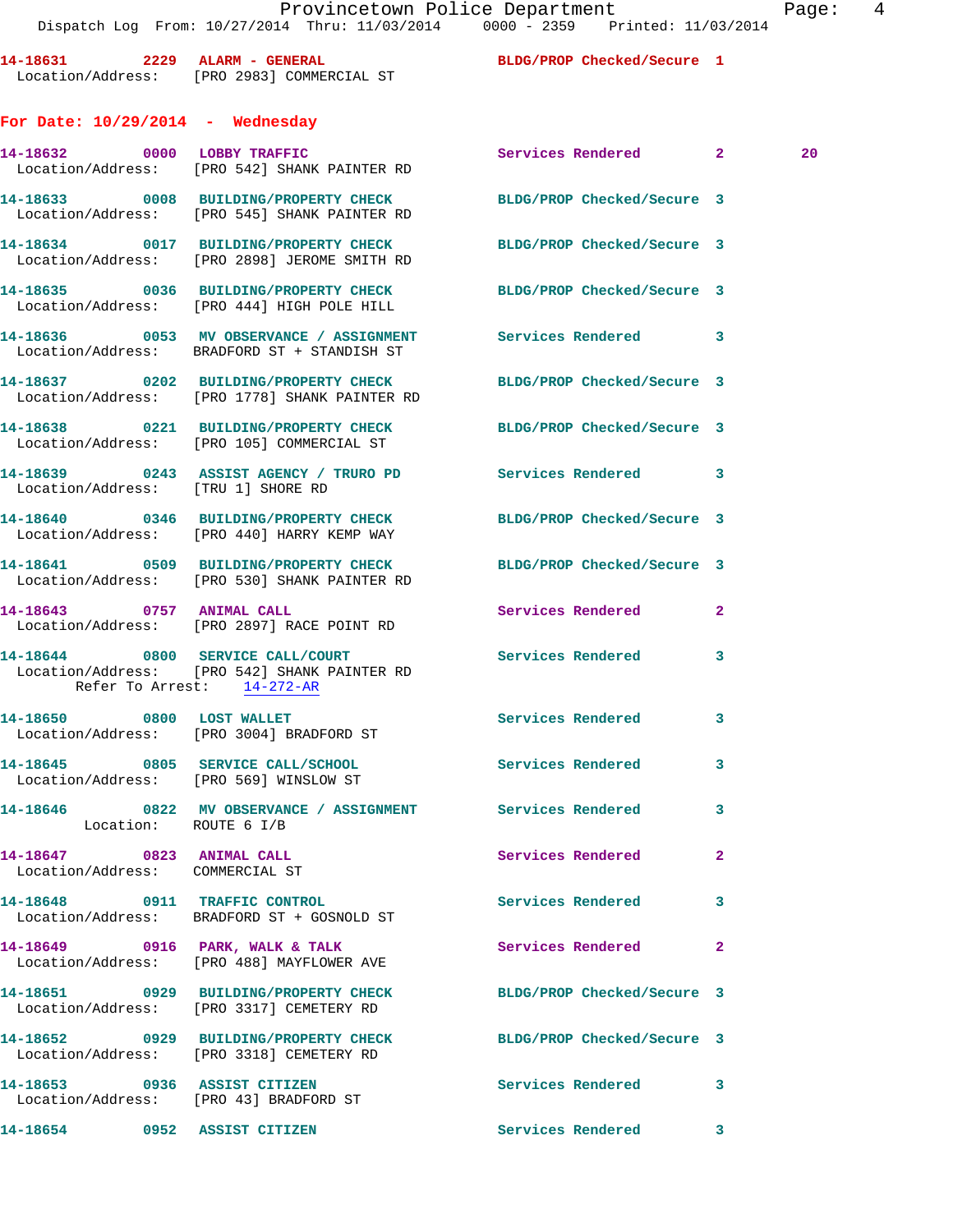|                                                               | Provincetown Police Department<br>Dispatch Log From: 10/27/2014 Thru: 11/03/2014 0000 - 2359 Printed: 11/03/2014 |                            |                |
|---------------------------------------------------------------|------------------------------------------------------------------------------------------------------------------|----------------------------|----------------|
|                                                               | Location/Address: [PRO 542] SHANK PAINTER RD                                                                     |                            |                |
| 14-18655 0959 MV STOP                                         | Location: [PRO 3431] LOPES SQUARE                                                                                | <b>VERBAL WARNING</b>      | 3              |
| Location/Address: [PRO 2513] ROUTE 6                          | 14-18656 1037 MV OBSERVANCE / ASSIGNMENT Services Rendered                                                       |                            | 3              |
| 14-18657 1042 MV ACCIDENT                                     | Location/Address: [PRO 2520] PRINCE ST                                                                           | Services Rendered          | 1              |
| 14-18658 1044 ANIMAL CALL                                     | Location/Address: [PRO 2897] RACE POINT RD                                                                       | <b>Services Rendered</b>   | $\overline{2}$ |
| 14-18659 1049 MV STOP<br>Location/Address: [PRO 2521] ROUTE 6 |                                                                                                                  | <b>VERBAL WARNING</b>      | 3              |
| 14-18660 1055 TRAFFIC CONTROL                                 | Location/Address: GOSNOLD ST + BRADFORD ST                                                                       | <b>Services Rendered</b>   | 3              |
| 14-18661 1059 MV ACCIDENT                                     | Location/Address: [PRO 539] SHANK PAINTER RD                                                                     | Services Rendered          | 1              |
| 14-18662 1114 SERVICE CALL                                    | Location/Address: [PRO 105] COMMERCIAL ST                                                                        | <b>Services Rendered</b>   | 3              |
|                                                               | 14-18663 1137 COMPLAINT<br>Location/Address: [PRO 165] COMMERCIAL ST                                             | <b>Services Rendered</b>   | 3              |
| 14-18664 1148 LARCENY / IPHONE                                | Location/Address: [PRO 319] COMMERCIAL ST                                                                        | <b>Services Rendered</b>   | $\overline{a}$ |
|                                                               | 14-18665 1158 MV OBSERVANCE / ASSIGNMENT<br>Location/Address: BRADFORD ST + STANDISH ST                          | Services Rendered          | 3              |
| 14-18666 1204 MV STOP                                         | Location/Address: [PRO 731] BRADFORD ST                                                                          | Citation/Warning Issued    | 3              |
| 14-18667 1226 MV STOP                                         | Location/Address: [PRO 731] BRADFORD ST                                                                          | <b>VERBAL WARNING</b>      | 3              |
|                                                               | 14-18668 1230 BUILDING/PROPERTY CHECK<br>Location/Address: [PRO 2206] COMMERCIAL ST                              | BLDG/PROP Checked/Secure 3 |                |
|                                                               | 14-18670 1237 ANIMAL CALL/DEAD SEAL<br>Location/Address: [PRO 1759] COMMERCIAL ST                                | Taken/Referred to Other    | $\mathbf{2}$   |
| 14-18669 1243 MV STOP                                         | Location/Address: [PRO 606] CONWELL ST                                                                           | <b>VERBAL WARNING</b>      | 3              |
| 14-18671 1335 HARASSMENT<br>Location/Address: CONWELL ST      |                                                                                                                  | SPOKEN TO                  | $\overline{a}$ |
|                                                               | 14-18672 1344 PARK, WALK & TALK<br>Location: [PRO 3431] LOPES SQUARE                                             | Services Rendered          | $\mathbf{2}$   |
|                                                               | 14-18673 1519 PARK, WALK & TALK<br>Location/Address: [PRO 606] CONWELL ST                                        | Services Rendered          | 2              |
|                                                               | 14-18674 1552 LANDLORD/TENANT<br>Location/Address: [PRO 1224] COMMERCIAL ST                                      | SPOKEN TO                  | 2              |
|                                                               | 14-18675 1609 MV COMPLAINT<br>Location/Address: [PRO 29] BRADFORD ST                                             | Services Rendered          | $\mathbf{2}$   |
|                                                               | 14-18676  1614  VERBAL INSPECTION<br>Location/Address: NICKERSON ST + BRADFORD ST                                | <b>VERBAL WARNING</b>      | 3              |
| Location/Address: [PRO 2521] ROUTE 6                          | 14-18677 1624 MV OBSERVANCE / ASSIGNMENT VERBAL WARNING                                                          |                            | 3              |

Page: 5<br><sup>14</sup>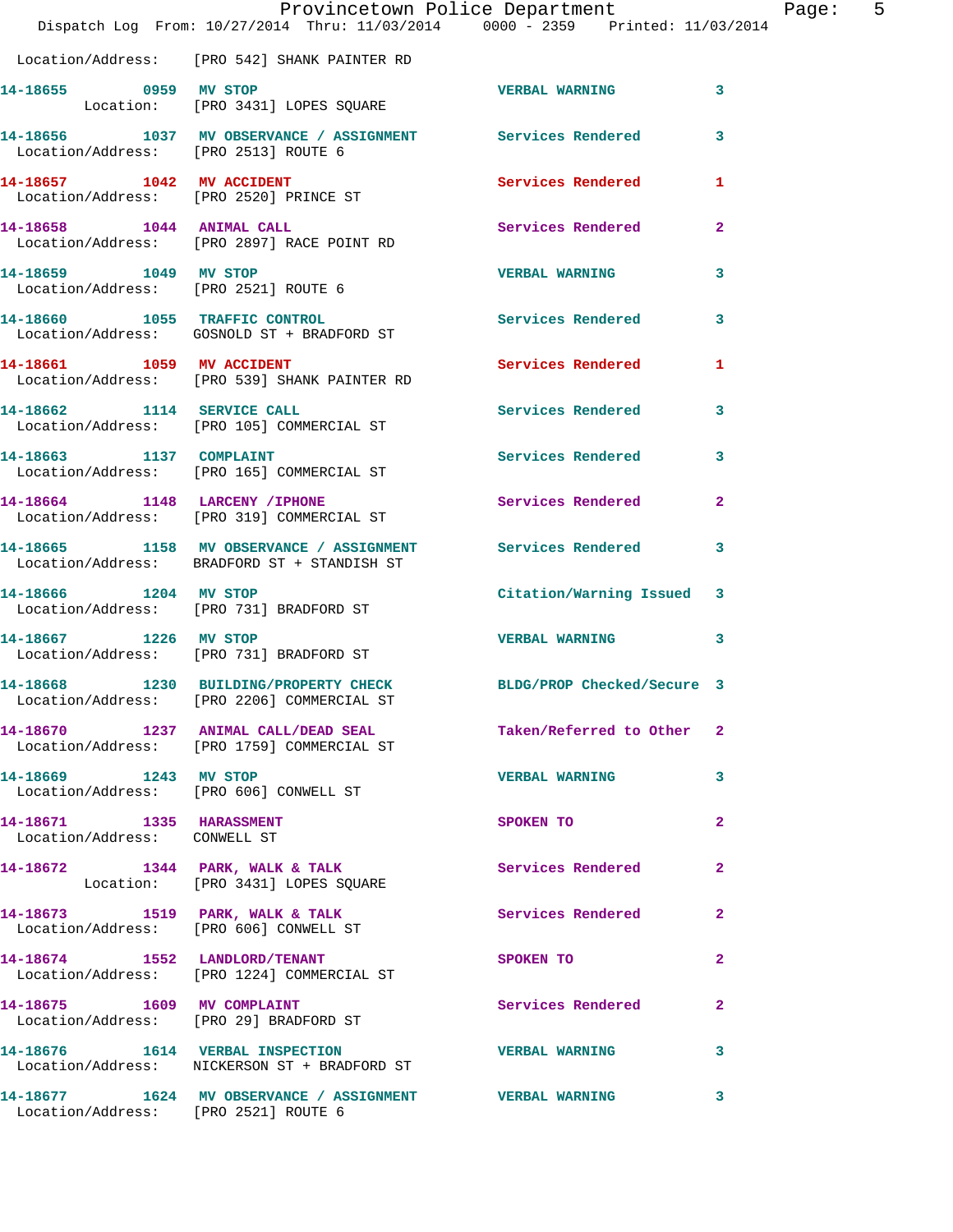| 14-18678   1630   VERBAL SPEED<br>Location/Address: [PRO 2513] ROUTE 6 |                                                                                                          | <b>VERBAL WARNING</b>      | 3            |
|------------------------------------------------------------------------|----------------------------------------------------------------------------------------------------------|----------------------------|--------------|
| 14-18679 1638 VERBAL SPEED<br>Location/Address: [PRO 2513] ROUTE 6     |                                                                                                          | <b>VERBAL WARNING</b>      | 3            |
|                                                                        | 14-18680 1701 BUILDING/PROPERTY CHECK<br>Location/Address: [PRO 1638] COMMERCIAL ST                      | BLDG/PROP Checked/Secure 3 |              |
|                                                                        | 14-18681 1820 MV OBSERVANCE / ASSIGNMENT<br>Location/Address: [PRO 2811] SHANK PAINTER RD                | Services Rendered          | 3            |
|                                                                        | 14-18682 1821 BUILDING/PROPERTY CHECK<br>Location/Address: [PRO 447] JEROME SMITH RD                     | BLDG/PROP Checked/Secure 3 |              |
| 14-18683 1828 VERBAL NO LIGHTS                                         | Location/Address: [PRO 537] SHANK PAINTER RD                                                             | <b>VERBAL WARNING</b>      | 3            |
|                                                                        | 14-18684 1854 BUILDING/PROPERTY CHECK<br>Location/Address: [PRO 353] COMMERCIAL ST                       | BLDG/PROP Checked/Secure 3 |              |
|                                                                        | 14-18685 2008 BUILDING/PROPERTY CHECK<br>Location/Address: [PRO 564] BAYBERRY AVE                        | Services Rendered          | 3            |
|                                                                        | 14-18686 2022 MV OBSERVANCE / ASSIGNMENT<br>Location/Address: [PRO 3737] BRADFORD ST                     | Services Rendered          | 3            |
|                                                                        | 14-18687 2054 BUILDING/PROPERTY CHECK<br>Location/Address: [PRO 3737] BRADFORD ST                        | BLDG/PROP Checked/Secure 3 |              |
| 14-18688 2102 VERBAL HEADLIGHT                                         | Location/Address: KENDALL LN + BRADFORD ST                                                               | <b>VERBAL WARNING</b>      | 3            |
| Location/Address: COMMERCIAL ST                                        | 14-18689 2114 PARK, WALK & TALK                                                                          | Services Rendered          | $\mathbf{2}$ |
|                                                                        | 14-18691 2233 BUILDING/PROPERTY CHECK<br>Location/Address: [PRO 306] COMMERCIAL ST                       | BLDG/PROP Checked/Secure 3 |              |
|                                                                        | 14-18692 2313 BUILDING/PROPERTY CHECK<br>Location/Address: [PRO 1778] SHANK PAINTER RD                   | BLDG/PROP Checked/Secure 3 |              |
| Location/Address: [PRO 2] ALDEN ST                                     | 14-18693 2354 BUILDING/PROPERTY CHECK                                                                    | BLDG/PROP Checked/Secure 3 |              |
| For Date: $10/30/2014$ - Thursday                                      |                                                                                                          |                            |              |
|                                                                        | 14-18695 0002 MV OBSERVANCE / ASSIGNMENT Services Rendered<br>Location/Address: HOWLAND ST + BRADFORD ST |                            | $\sim$ 3     |
|                                                                        | 14-18694 0005 BUILDING/PROPERTY CHECK<br>Location/Address: [PRO 530] SHANK PAINTER RD                    | BLDG/PROP Checked/Secure 3 |              |
| 14-18696 0017 BAR CHECK                                                | Location/Address: [PRO 272] COMMERCIAL ST                                                                | <b>Services Rendered</b>   | $\mathbf{2}$ |
| 14-18697 0020 BAR CHECK                                                | Location/Address: [PRO 399] COMMERCIAL ST                                                                | Services Rendered          | $\mathbf{2}$ |
| 14-18698 0032 BAR CHECK                                                | Location/Address: [PRO 484] MASONIC PL                                                                   | Services Rendered          | $\mathbf{2}$ |
|                                                                        | 14-18701 0114 BUILDING/PROPERTY CHECK<br>Location/Address: [PRO 1780] JOHNSON ST                         | BLDG/PROP Checked/Secure 3 |              |
|                                                                        | 14-18700 0115 BUILDING/PROPERTY CHECK<br>Location/Address: [PRO 3256] COMMERCIAL ST                      | BLDG/PROP Checked/Secure 3 |              |
|                                                                        | 14-18702 0123 MV OBSERVANCE / ASSIGNMENT<br>Location/Address: [PRO 3231] BRADFORD ST                     | No Action Required         | 3            |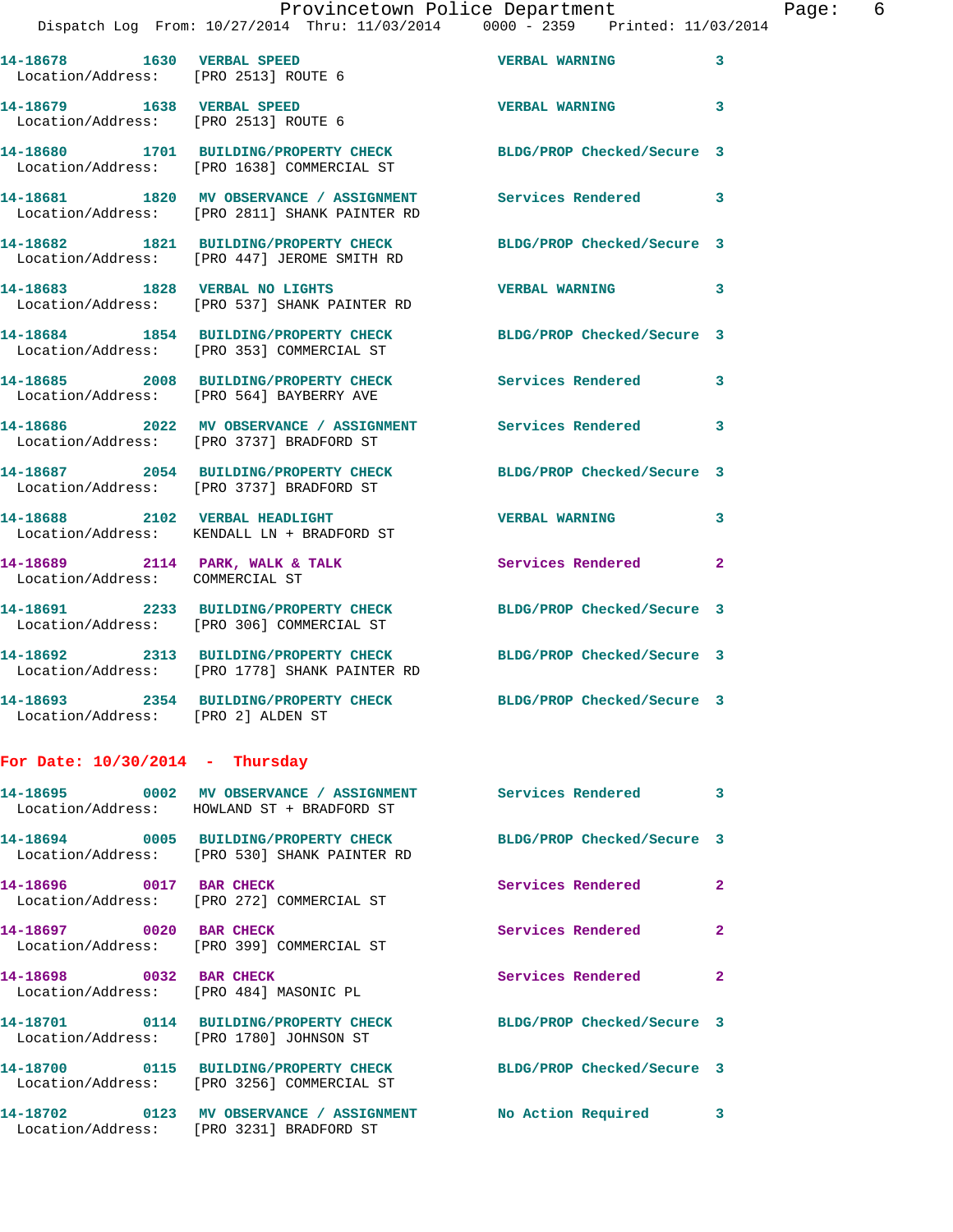Dispatch Log From: 10/27/2014 Thru: 11/03/2014 0000 - 2359 Printed: 11/03/2014

| aae |  |
|-----|--|
|     |  |

|                            | 14-18703 0132 COMPLAINT<br>Location/Address: [PRO 165] COMMERCIAL ST                                     | SPOKEN TO                  | 3              |    |
|----------------------------|----------------------------------------------------------------------------------------------------------|----------------------------|----------------|----|
|                            | 14-18704 0141 BUILDING/PROPERTY CHECK<br>Location/Address: [PRO 175] COMMERCIAL ST                       | BLDG/PROP Checked/Secure 3 |                |    |
|                            | 14-18705 0212 BUILDING/PROPERTY CHECK<br>Location/Address: [PRO 440] HARRY KEMP WAY                      | BLDG/PROP Checked/Secure 3 |                |    |
|                            | 14-18706 0220 MV OBSERVANCE / ASSIGNMENT Services Rendered 3<br>Location/Address: [PRO 2577] BRADFORD ST |                            |                |    |
|                            | 14-18707 0303 BUILDING/PROPERTY CHECK<br>Location/Address: [PRO 516] RACE POINT RD                       | BLDG/PROP Checked/Secure 3 |                |    |
|                            | 14-18708 0425 ASSIST AGENCY / TRURO FD<br>Location/Address: [TRU 1] SHORE RD                             | Extinguished               | 1              |    |
|                            | 14-18709 0449 ALARM - GENERAL<br>Location/Address: [PRO 440] HARRY KEMP WAY                              | BLDG/PROP Checked/Secure 1 |                |    |
|                            | 14-18710 0514 LOBBY TRAFFIC<br>Location/Address: [PRO 542] SHANK PAINTER RD                              | Services Rendered          | $\mathbf{2}$   | 19 |
|                            | 14-18711 0627 ALARM - GENERAL<br>Location/Address: [PRO 440] HARRY KEMP WAY                              | False Alarm                | 1              |    |
|                            | 14-18713 0740 BUILDING/PROPERTY CHECK<br>Location/Address: [PRO 2483] COMMERCIAL ST                      | <b>Services Rendered</b>   | 3              |    |
|                            | 14-18712 0746 BUILDING/PROPERTY CHECK<br>Location/Address: [PRO 1778] SHANK PAINTER RD                   | BLDG/PROP Checked/Secure 3 |                |    |
| 14-18714 0747 ANIMAL CALL  | Location/Address: [PRO 3296] SHANK PAINTER RD                                                            | Services Rendered          | 2              |    |
|                            | 14-18715 0753 BUILDING/PROPERTY CHECK<br>Location/Address: [PRO 447] JEROME SMITH RD                     | BLDG/PROP Checked/Secure 3 |                |    |
|                            | 14-18716 0758 MV COMPLAINT<br>Location/Address: [PRO 1417] PLEASANT ST                                   | Services Rendered          | 2              |    |
|                            | 14-18717 0801 BUILDING/PROPERTY CHECK<br>Location/Address: [PRO 1638] COMMERCIAL ST                      | BLDG/PROP Checked/Secure 3 |                |    |
|                            | 14-18718 0812 BUILDING/PROPERTY CHECK<br>Location/Address: [PRO 569] WINSLOW ST                          | Services Rendered          | 3              |    |
|                            | 14-18719 0813 MV VANDALISM<br>Location/Address: [PRO 673] ALDEN ST                                       | Services Rendered          | $\overline{2}$ |    |
|                            | 14-18721 0904 BUILDING/PROPERTY CHECK<br>Location/Address: [PRO 2206] COMMERCIAL ST                      | BLDG/PROP Checked/Secure 3 |                |    |
|                            | 14-18722 0910 MV COMPLAINT<br>Location/Address: [PRO 539] SHANK PAINTER RD                               | Services Rendered          | $\mathbf{2}$   |    |
| 14-18723 0915 DISTURBANCE  | Location/Address: [PRO 1235] BRADFORD ST                                                                 | SPOKEN TO                  | 1              |    |
| 14-18724 0925 MV COMPLAINT |                                                                                                          | Services Rendered          | $\mathbf{2}$   |    |
|                            | Location/Address: [PRO 1224] COMMERCIAL ST<br>14-18725 0937 FOLLOW UP                                    | Services Rendered          | 2              |    |
|                            | Location/Address: [PRO 319] COMMERCIAL ST<br>14-18726 0939 MV OBSERVANCE / ASSIGNMENT Services Rendered  |                            | 3              |    |
|                            | Location/Address: BRADFORD ST + HOWLAND ST                                                               | Services Rendered          | 3              |    |
|                            |                                                                                                          |                            |                |    |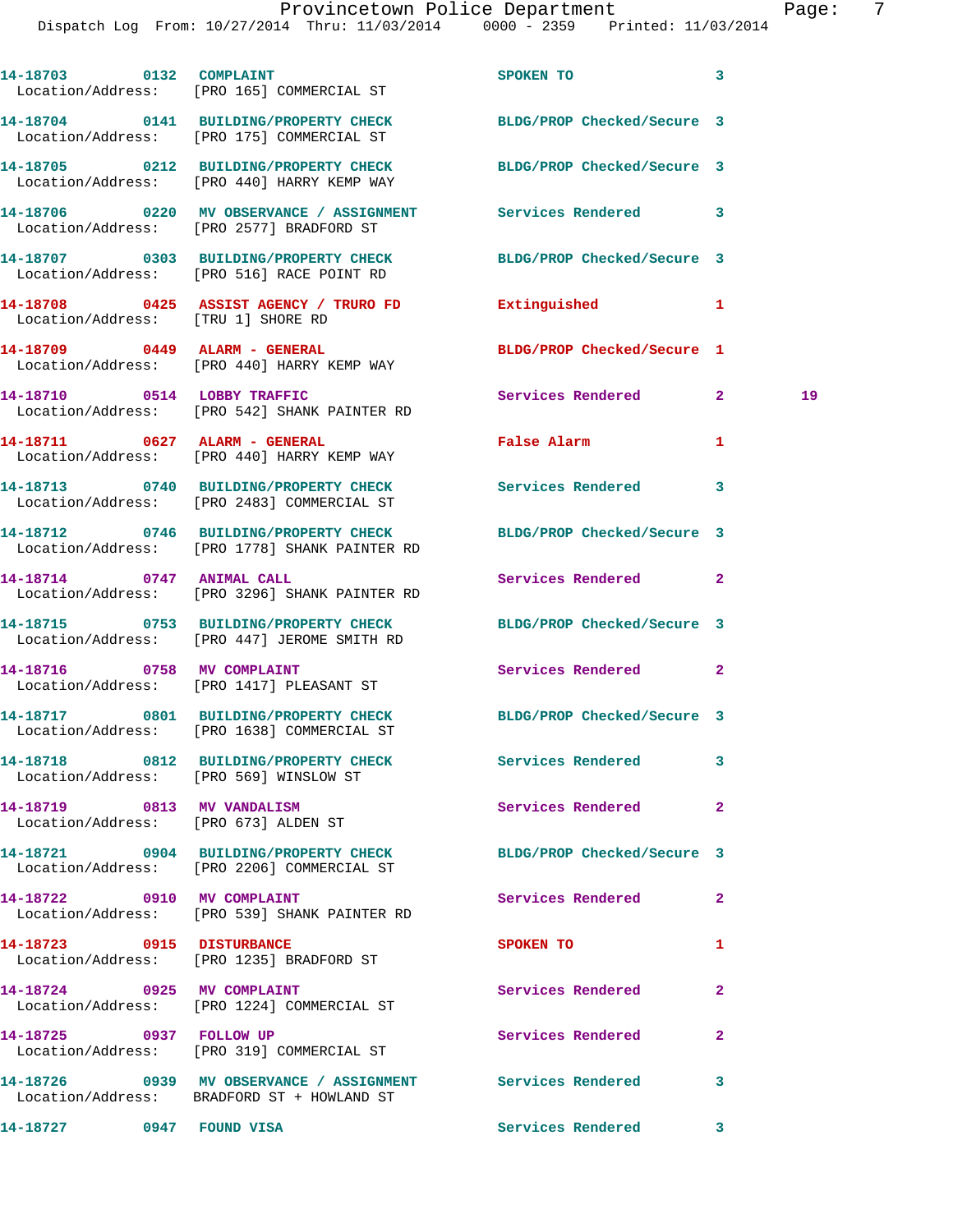|                                      | Dispatch Log From: 10/27/2014 Thru: 11/03/2014 0000 - 2359 Printed: 11/03/2014                                    | Provincetown Police Department Fage: | 8              |
|--------------------------------------|-------------------------------------------------------------------------------------------------------------------|--------------------------------------|----------------|
|                                      | Location/Address: [PRO 542] SHANK PAINTER RD                                                                      |                                      |                |
| Refer To Summons: 14-273-AR          | 14-18728 0951 MV COMPLAINT<br>Location/Address: [PRO 1224] COMMERCIAL ST                                          | <b>SPOKEN TO</b>                     | $\overline{2}$ |
| Location/Address: COMMERCIAL ST      | 14-18729 1043 PARK, WALK & TALK Services Rendered                                                                 |                                      | $\mathbf{2}$   |
|                                      | 14-18730 1154 FOLLOW UP Services Rendered<br>Location/Address: [PRO 357] COMMERCIAL ST                            |                                      | $\mathbf{2}$   |
|                                      | 14-18731 1158 PARK, WALK & TALK 118 Services Rendered<br>Location: [PRO 3431] LOPES SQUARE                        |                                      | $\mathbf{2}$   |
| 14-18732 1222 MV STOP                | Location/Address: [PRO 536] SHANK PAINTER RD                                                                      | <b>VERBAL WARNING</b>                | 3              |
|                                      | 14-18733 1255 ANIMAL CALL<br>Location/Address: [PRO 2897] RACE POINT RD                                           | <b>Services Rendered</b>             | $\mathbf{2}$   |
|                                      | 14-18734 1301 BUILDING/PROPERTY CHECK Services Rendered<br>Location/Address: [PRO 2500] COMMERCIAL ST             |                                      | 3              |
|                                      | 14-18735 1309 FOUND RING DIAMOND LOOK Services Rendered 3<br>Location/Address: [PRO 105] COMMERCIAL ST            |                                      |                |
|                                      | 14-18736 1325 MV OBSERVANCE / ASSIGNMENT Services Rendered<br>Location/Address: BRADFORD ST + STANDISH ST         |                                      | 3              |
| Location/Address: RACE POINT RD      | 14-18737 1329 MV OBSERVANCE / ASSIGNMENT Services Rendered 3                                                      |                                      |                |
|                                      | 14-18739 1339 SERVICE CALL/MEETING Services Rendered<br>Location/Address: [PRO 488] MAYFLOWER AVE                 |                                      | 3              |
|                                      | 14-18740 1344 PARK, WALK & TALK 1988 Services Rendered 2<br>Location/Address: [PRO 526] RYDER ST EXT              |                                      |                |
|                                      | 14-18741 1518 SECTION 12 TRANSPORT 12 Transported to Hospital 1<br>Location/Address: [PRO 3906] RACE POINT RD     |                                      |                |
|                                      | 14-18743 1558 KEEP THE PEACE<br>Location/Address: [PRO 1311] CENTRAL ST                                           | Services Rendered 2                  |                |
|                                      | 14-18744 1650 BURGLAR ALARM<br>Location/Address: [PRO 1466] COMMERCIAL ST                                         | BLDG/PROP Checked/Secure 1           |                |
|                                      | 14-18745 1837 BUILDING/PROPERTY CHECK<br>Location/Address: [PRO 433] RYDER ST EXT                                 | BLDG/PROP Checked/Secure 3           |                |
| Location/Address: [PRO 3287] ROUTE 6 | 14-18746 1901 BUILDING/PROPERTY CHECK BLDG/PROP Checked/Secure 3                                                  |                                      |                |
|                                      | 14-18747 2108 BUILDING/PROPERTY CHECK BLDG/PROP Checked/Secure 3<br>Location/Address: [PRO 306] COMMERCIAL ST     |                                      |                |
|                                      | 14-18748 2109 BUILDING/PROPERTY CHECK BLDG/PROP Checked/Secure 3<br>Location/Address: [PRO 1638] COMMERCIAL ST    |                                      |                |
|                                      | 14-18749 2157 BUILDING/PROPERTY CHECK BLDG/PROP Checked/Secure 3<br>Location/Address: [PRO 545] SHANK PAINTER RD  |                                      |                |
|                                      | 14-18750 2308 BUILDING/PROPERTY CHECK BLDG/PROP Checked/Secure 3<br>Location/Address: [PRO 1778] SHANK PAINTER RD |                                      |                |
| Location/Address: [PRO 521] ROUTE 6  | 14-18751 2318 BUILDING/PROPERTY CHECK Services Rendered 3                                                         |                                      |                |
|                                      | 14-18752 2328 MV OBSERVANCE / ASSIGNMENT Services Rendered<br>Location/Address: BRADFORD ST + HOWLAND ST          |                                      | 3              |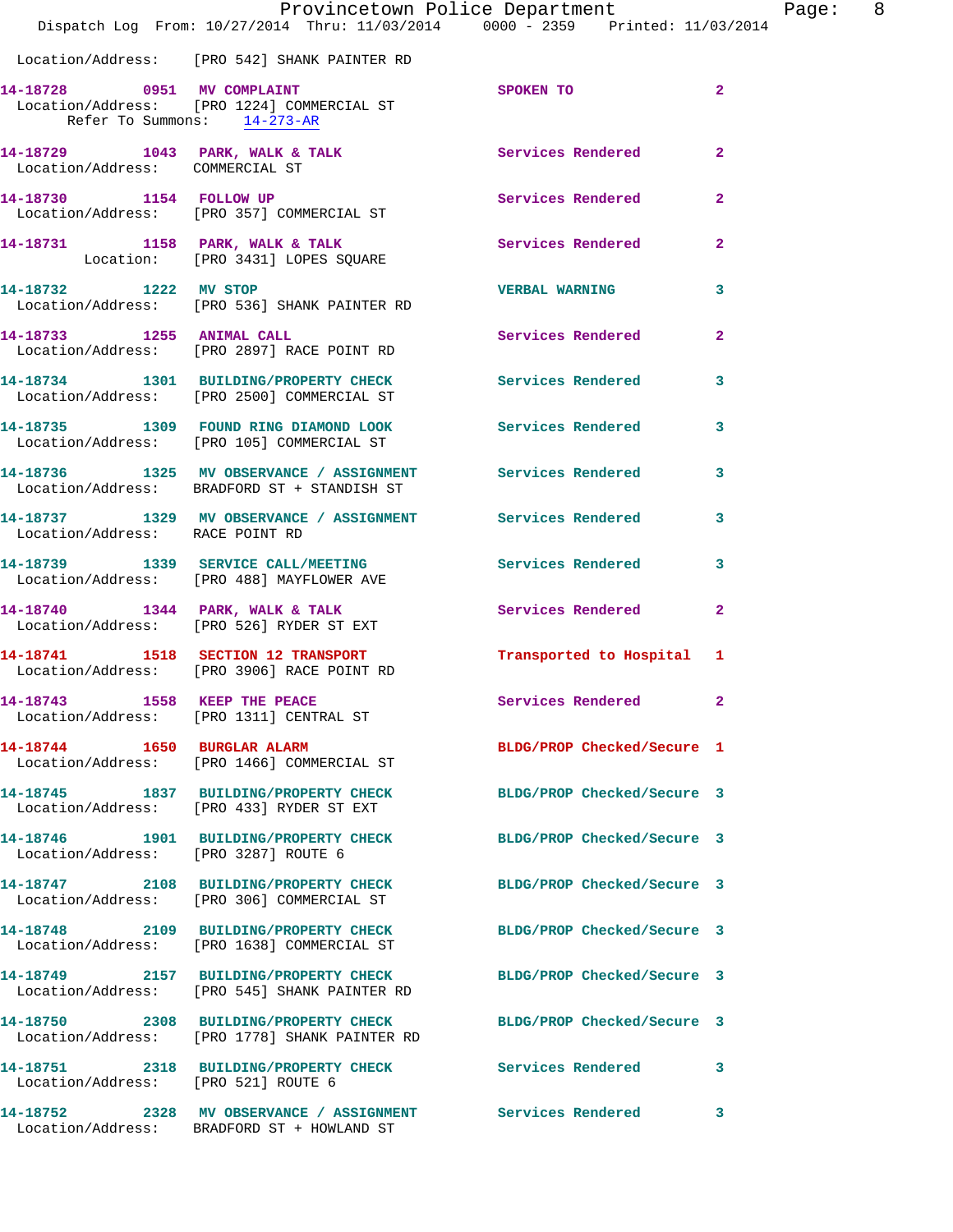| For Date: 10/31/2014 - Fridav         |                                                                |                            |              |
|---------------------------------------|----------------------------------------------------------------|----------------------------|--------------|
| 14-18757<br>2356<br>Location/Address: | MV OBSERVANCE / ASSIGNMENT<br>[PRO 2577] BRADFORD ST           | Services Rendered          | 3            |
| 14-18756<br>2349                      | <b>BAR CHECK</b><br>Location/Address: [PRO 2737] COMMERCIAL ST | Services Rendered          | $\mathbf{2}$ |
| 2339<br>14-18755<br>Location/Address: | <b>BUILDING/PROPERTY CHECK</b><br>[PRO 2713] COMMERCIAL ST     | BLDG/PROP Checked/Secure 3 |              |
| 14-18754<br>2339<br>Location/Address: | <b>BAR CHECK</b><br>[PRO 3455] BRADFORD ST                     | Services Rendered          | $\mathbf{2}$ |
| 2330<br>14-18753<br>Location/Address: | <b>BUILDING/PROPERTY CHECK</b><br>[PRO 2568] COMMERCIAL ST     | BLDG/PROP Checked/Secure 3 |              |
|                                       |                                                                |                            |              |

|                                      | 14-18758 0012 BUILDING/PROPERTY CHECK BLDG/PROP Checked/Secure 3<br>Location/Address: [PRO 554] TREMONT ST       |                            |    |
|--------------------------------------|------------------------------------------------------------------------------------------------------------------|----------------------------|----|
|                                      | 14-18759 0038 BUILDING/PROPERTY CHECK<br>Location/Address: [PRO 306] COMMERCIAL ST                               | BLDG/PROP Checked/Secure 3 |    |
| 14-18760 0044 BAR CHECK              | Location/Address: [PRO 208] COMMERCIAL ST                                                                        | Services Rendered 2        |    |
|                                      | 14-18763 0051 BUILDING/PROPERTY CHECK<br>Location/Address: [PRO 519] RACE POINT RD                               | BLDG/PROP Checked/Secure 3 |    |
|                                      | 14-18764 0102 BUILDING/PROPERTY CHECK<br>Location/Address: [PRO 182] COMMERCIAL ST                               | BLDG/PROP Checked/Secure 3 |    |
|                                      | 14-18765 0104 BUILDING/PROPERTY CHECK<br>Location/Address: [PRO 3770] COMMERCIAL ST                              | BLDG/PROP Checked/Secure 3 |    |
|                                      | 14-18766 0118 BUILDING/PROPERTY CHECK<br>Location/Address: [PRO 2166] COMMERCIAL ST                              | BLDG/PROP Checked/Secure 3 |    |
|                                      | 14-18767 0133 BUILDING/PROPERTY CHECK<br>Location/Address: [PRO 175] COMMERCIAL ST                               | BLDG/PROP Checked/Secure 3 |    |
|                                      | 14-18768 0221 BUILDING/PROPERTY CHECK<br>Location/Address: [PRO 516] RACE POINT RD                               | BLDG/PROP Checked/Secure 3 |    |
|                                      | 14-18769 0221 BUILDING/PROPERTY CHECK<br>Location/Address: [PRO 3770] COMMERCIAL ST                              | BLDG/PROP Checked/Secure 3 |    |
|                                      | 14-18770 0318 MEDICAL EMERGENCY<br>Location/Address: [PRO 1162] WINSLOW ST                                       | Transported to Hospital 1  |    |
| 14-18771 0328 LOBBY TRAFFIC          | Location/Address: [PRO 542] SHANK PAINTER RD                                                                     | Services Rendered 2        | 33 |
|                                      | 14-18772 0340 BUILDING/PROPERTY CHECK<br>Location/Address: [PRO 530] SHANK PAINTER RD                            | BLDG/PROP Checked/Secure 3 |    |
|                                      | 14-18773 0342 BUILDING/PROPERTY CHECK BLDG/PROP Checked/Secure 3<br>Location/Address: [PRO 1646] WINSLOW ST      |                            |    |
|                                      | 14-18774 0503 BUILDING/PROPERTY CHECK<br>Location/Address: [PRO 447] JEROME SMITH RD                             | BLDG/PROP Checked/Secure 3 |    |
|                                      | 14-18775 0504 BUILDING/PROPERTY CHECK BLDG/PROP Checked/Secure 3<br>Location/Address: [PRO 3259] MACMILLAN WHARF |                            |    |
| Location/Address: ROUTE 6 + SNAIL RD | 14-18776 0542 MV OBSERVANCE / ASSIGNMENT Services Rendered 3                                                     |                            |    |
|                                      |                                                                                                                  |                            |    |

**14-18777 0551 ASSIST AGENCY / MUTUAL AID Services Rendered 3**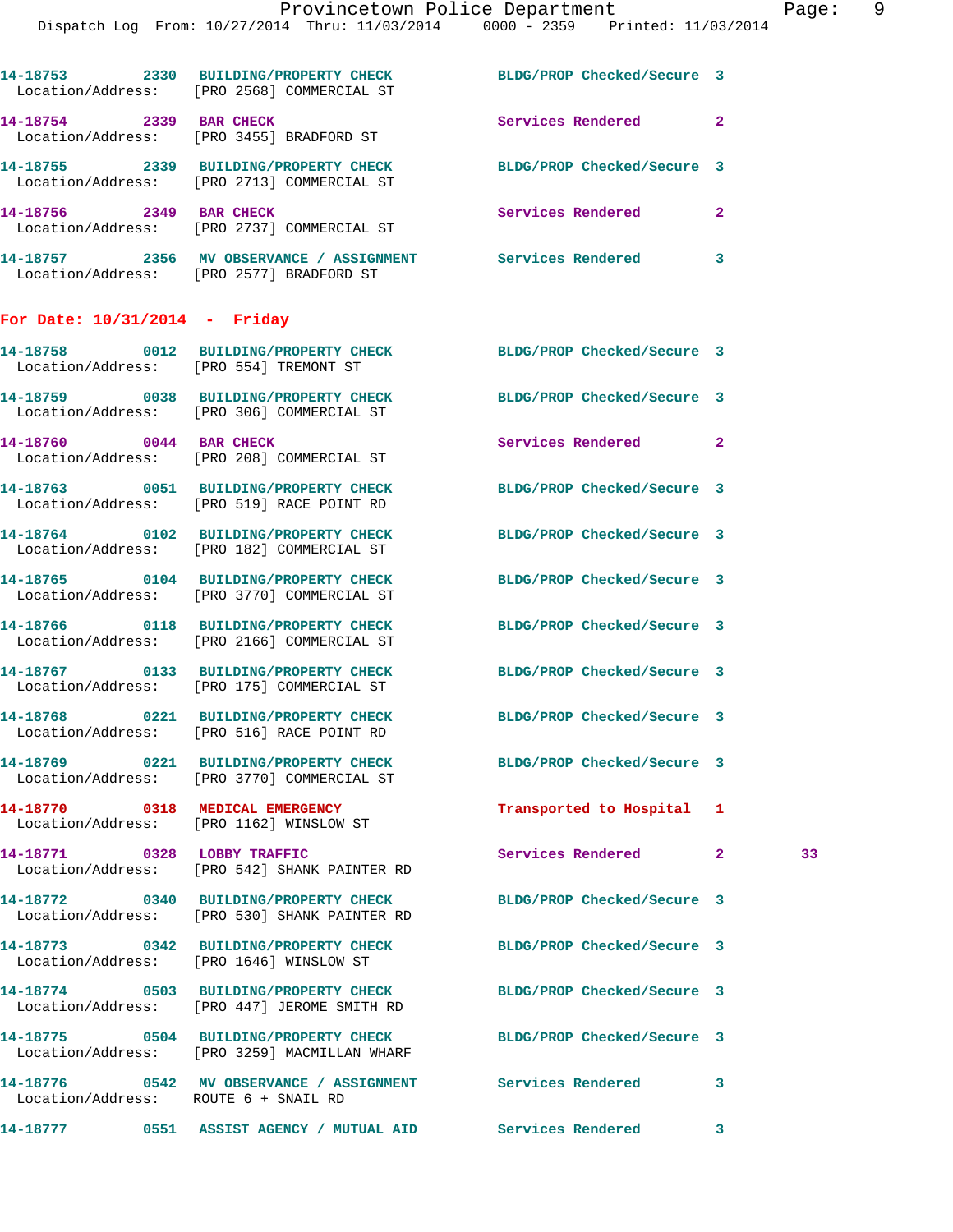|                                                               |                                                                                                                | Provincetown Police Department |              | Page: 10 |
|---------------------------------------------------------------|----------------------------------------------------------------------------------------------------------------|--------------------------------|--------------|----------|
|                                                               | Dispatch Log From: 10/27/2014 Thru: 11/03/2014 0000 - 2359 Printed: 11/03/2014                                 |                                |              |          |
|                                                               | Location/Address: [PRO 516] RACE POINT RD                                                                      |                                |              |          |
|                                                               | 14-18778 0620 FOUND MERCEDES KEY Services Rendered 3<br>Location/Address: [PRO 105] COMMERCIAL ST              |                                |              |          |
|                                                               | 14-18779 0736 BUILDING/PROPERTY CHECK Services Rendered 3<br>Location/Address: [PRO 2483] COMMERCIAL ST        |                                |              |          |
| Location/Address: [PRO 3287] ROUTE 6                          | 14-18780 0753 BUILDING/PROPERTY CHECK BLDG/PROP Checked/Secure 3                                               |                                |              |          |
|                                                               | 14-18781 0812 SERVICE CALL/HIGH SCHOOL Services Rendered 3<br>Location/Address: [PRO 569] WINSLOW ST           |                                |              |          |
|                                                               | 14-18782 0819 BUILDING/PROPERTY CHECK BLDG/PROP Checked/Secure 3<br>Location/Address: [PRO 2500] COMMERCIAL ST |                                |              |          |
| Location/Address: ROUTE 6                                     | 14-18783 0911 MV OBSERVANCE / ASSIGNMENT Citation/Warning Issued 3                                             |                                |              |          |
|                                                               | 14-18784 0918 MV OBSERVANCE / ASSIGNMENT Services Rendered 3<br>Location/Address: [PRO 58] BRADFORD ST         |                                |              |          |
|                                                               | 14-18785 0927 MV STOP<br>Location/Address: [PRO 1265] COMMERCIAL ST                                            | VERBAL WARNING                 | 3            |          |
|                                                               | 14-18786 0939 SERVICE CALL/COURT Services Rendered 13<br>Location: [ORL] ORLEANS DISTRICT COURT                |                                |              |          |
| 14-18787 0940 MV STOP                                         | Location/Address: [PRO 2521] ROUTE 6                                                                           | VERBAL WARNING                 | 3            |          |
|                                                               | 14-18788 0958 VANDALISM<br>Location/Address: [PRO 3317] CEMETERY RD                                            | Services Rendered 3            |              |          |
| Refer To Accident: 14-66-AC                                   | 14-18789 1005 MV ACCIDENT<br>Location/Address: [PRO 3771] COMMERCIAL ST                                        | Investigated                   | $\mathbf{1}$ |          |
| 14-18790 1006 MV STOP<br>Location/Address: [PRO 2479] ROUTE 6 |                                                                                                                | Citation/Warning Issued 3      |              |          |
| 14-18791 1031 MV STOP                                         | Location: [TRU] ROUTE 6<br>Location: [TRU] ROUTE 6<br>-18792                                                   | Citation/Warning Issued 3      |              |          |
| Location/Address: BRADFORD ST                                 | 14-18792 1058 MEDICAL/SWOLLEN LEG/FEVER Transported to Hospital 1                                              |                                |              |          |
| Location/Address: [PRO 571] ALDEN ST                          | 14-18794 1159 BUILDING/PROPERTY CHECK BLDG/PROP Checked/Secure 3                                               |                                |              |          |
|                                                               | 14-18795 1210 MV OBSERVANCE / ASSIGNMENT Services Rendered Location/Address: CONWELL ST                        |                                | 3            |          |
|                                                               | 14-18796 1225 PARKING COMPLAINT / GENERAL No Action Required<br>Location/Address: [PRO 1780] JOHNSON ST        |                                | 3            |          |
| Location/Address: [PRO 569] WINSLOW ST                        | 14-18797 1233 SERVICE CALL/DISCIPLINARY CONF Services Rendered                                                 |                                | 3            |          |
|                                                               | 14-18798 1234 ANNOYING PHONE CALLS/SCAM No Action Required<br>Location/Address: [PRO 3670] SHANK PAINTER RD    |                                | 3            |          |
|                                                               | 14-18799 1258 PARKING COMPLAINT<br>Location/Address: [PRO 1612] WINTHROP ST                                    | Citation/Warning Issued 3      |              |          |
| Location/Address: [PRO 2513] ROUTE 6                          | 14-18800 1317 MV OBSERVANCE / ASSIGNMENT Services Rendered                                                     |                                | 3            |          |
|                                                               | 14-18801 1317 BUILDING/PROPERTY CHECK Services Rendered 3                                                      |                                |              |          |

Location/Address: [PRO 3430] COMMERCIAL ST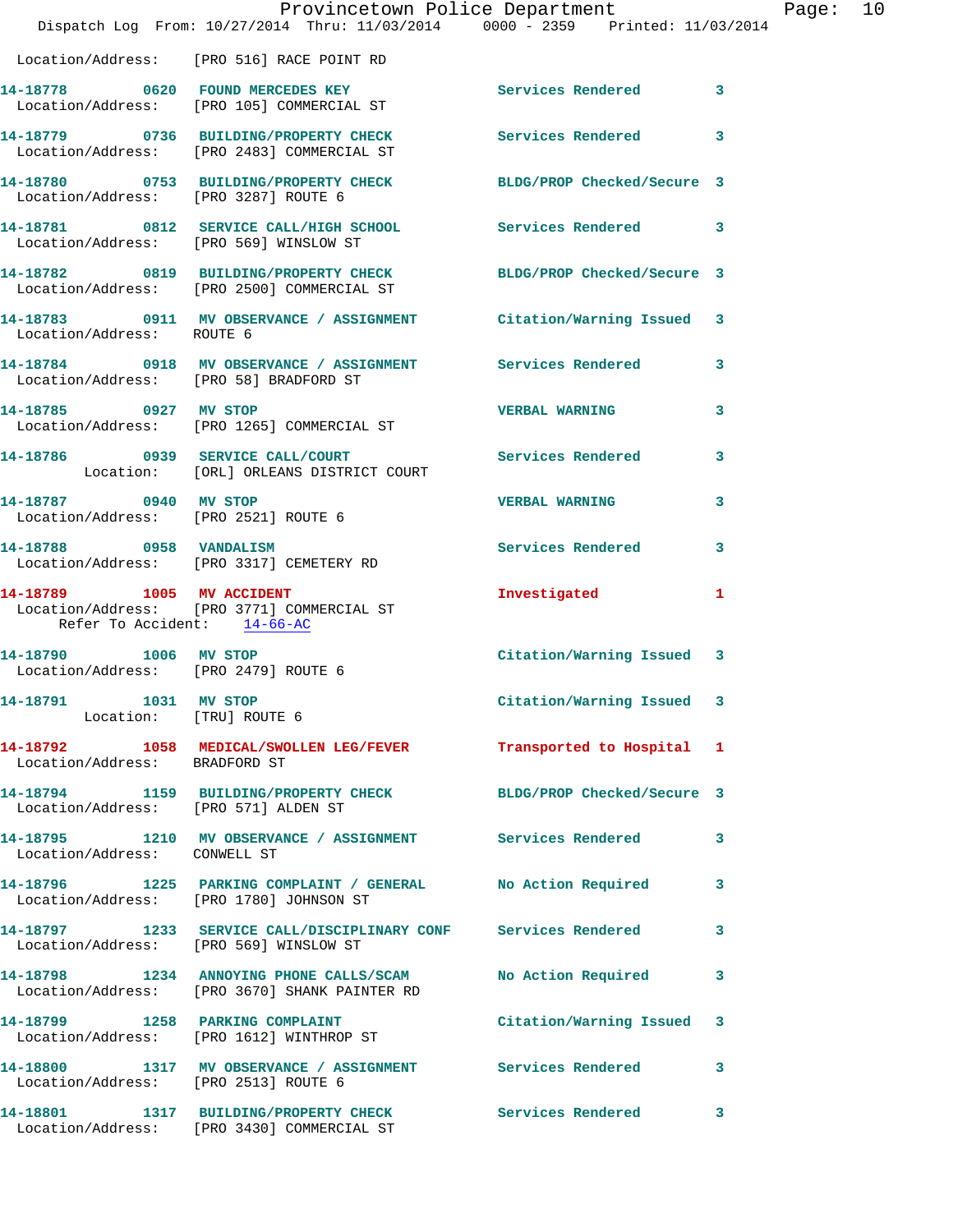| 14-18802 1322 MV STOP<br>Location/Address: [PRO 2513] ROUTE 6    |                                                                                                              | Citation/Warning Issued    | 3                       |
|------------------------------------------------------------------|--------------------------------------------------------------------------------------------------------------|----------------------------|-------------------------|
|                                                                  | 14-18803 1347 PARK, WALK & TALK<br>Location/Address: [PRO 175] COMMERCIAL ST                                 | <b>Services Rendered</b>   | $\overline{\mathbf{2}}$ |
|                                                                  | 14-18804 1352 ASSIST CITIZEN<br>Location/Address: [PRO 989] MECHANIC ST                                      | <b>Services Rendered</b>   | 3                       |
|                                                                  | 14-18805 1359 PARKING COMPLAINT / GENERAL Services Rendered<br>Location: [PRO 3431] LOPES SQUARE             |                            | 3                       |
|                                                                  | 14-18806 1423 SERVICE CALL/AIRPORT COVERAGE Services Rendered<br>Location/Address: [PRO 516] RACE POINT RD   |                            | 3                       |
|                                                                  | 14-18807 1511 MEDICAL EMERGENCY<br>Location/Address: [PRO 440] HARRY KEMP WAY                                | Transported to Hospital    | 1                       |
| Location/Address: [PRO 571] ALDEN ST                             | 14-18809 1605 BUILDING/PROPERTY CHECK                                                                        | BLDG/PROP Checked/Secure 3 |                         |
| 14-18811 1627 ANIMAL CALL                                        | Location/Address: [PRO 2548] HOWLAND ST                                                                      | <b>Services Rendered</b>   | $\mathbf{2}$            |
|                                                                  | 14-18812 1649 COMPLAINT<br>Location/Address: [PRO 1112] STANDISH AVE                                         | Services Rendered          | 3                       |
| 14-18813 1731 MV STOP<br>Location/Address: GOSNOLD ST            |                                                                                                              | <b>VERBAL WARNING</b>      | 3                       |
| 14-18814 1810 TRAFFIC CONTROL<br>Location/Address: NELSON AVE    |                                                                                                              | <b>Services Rendered</b>   | 3                       |
|                                                                  | 14-18815    1923    SERVICE CALL<br>Location/Address: [PRO 1654] NELSON AVE                                  | No Action Required         | 3                       |
|                                                                  | 14-18816 1954 PARKING COMPLAINT / GENERAL Services Rendered<br>Location/Address: RAILROAD AVE + CONWELL ST   |                            | 3                       |
|                                                                  | 14-18820 2000 FOUND SILVER BANGLE BRACELET Services Rendered<br>Location/Address: [PRO 542] SHANK PAINTER RD |                            | 3                       |
|                                                                  | 14-18817 2049 PARK, WALK & TALK<br>Location: [PRO 3431] LOPES SQUARE                                         | No Action Required         | $\mathbf{2}$            |
| 14-18818                                                         | 2159 BUILDING/PROPERTY CHECK<br>Location/Address: [PRO 433] RYDER ST EXT                                     | BLDG/PROP Checked/Secure 3 |                         |
| Location/Address: [PRO 484] MASONIC PL                           | 14-18819 2208 MEDICAL EMERGENCY/BLEEDING                                                                     | Transported to Hospital    | 1                       |
| 14-18822 2236 NOISE COMPLAINT<br>Location/Address: COMMERCIAL ST |                                                                                                              | SPOKEN TO                  | 3                       |
|                                                                  | 14-18823 2259 ASSIST CITIZEN-RIDE A LONG<br>Location/Address: [PRO 542] SHANK PAINTER RD                     | <b>Services Rendered</b>   | 3                       |
|                                                                  | 14-18825 2318 BUILDING/PROPERTY CHECK<br>Location/Address: [PRO 2713] COMMERCIAL ST                          | BLDG/PROP Checked/Secure 3 |                         |
|                                                                  | 14-18826 2333 BUILDING/PROPERTY CHECK<br>Location/Address: [PRO 2483] COMMERCIAL ST                          | <b>Services Rendered</b>   | 3                       |
|                                                                  | 14-18827 2348 MEDICAL EMERGENCY<br>Location/Address: [PRO 3176] COMMERCIAL ST                                | Transported to Hospital    | 1                       |
|                                                                  |                                                                                                              |                            |                         |

|          | For Date: $11/01/2014$ - Saturday |                          |  |
|----------|-----------------------------------|--------------------------|--|
| 14-18829 | 0010 LOBBY TRAFFIC                | <b>Services Rendered</b> |  |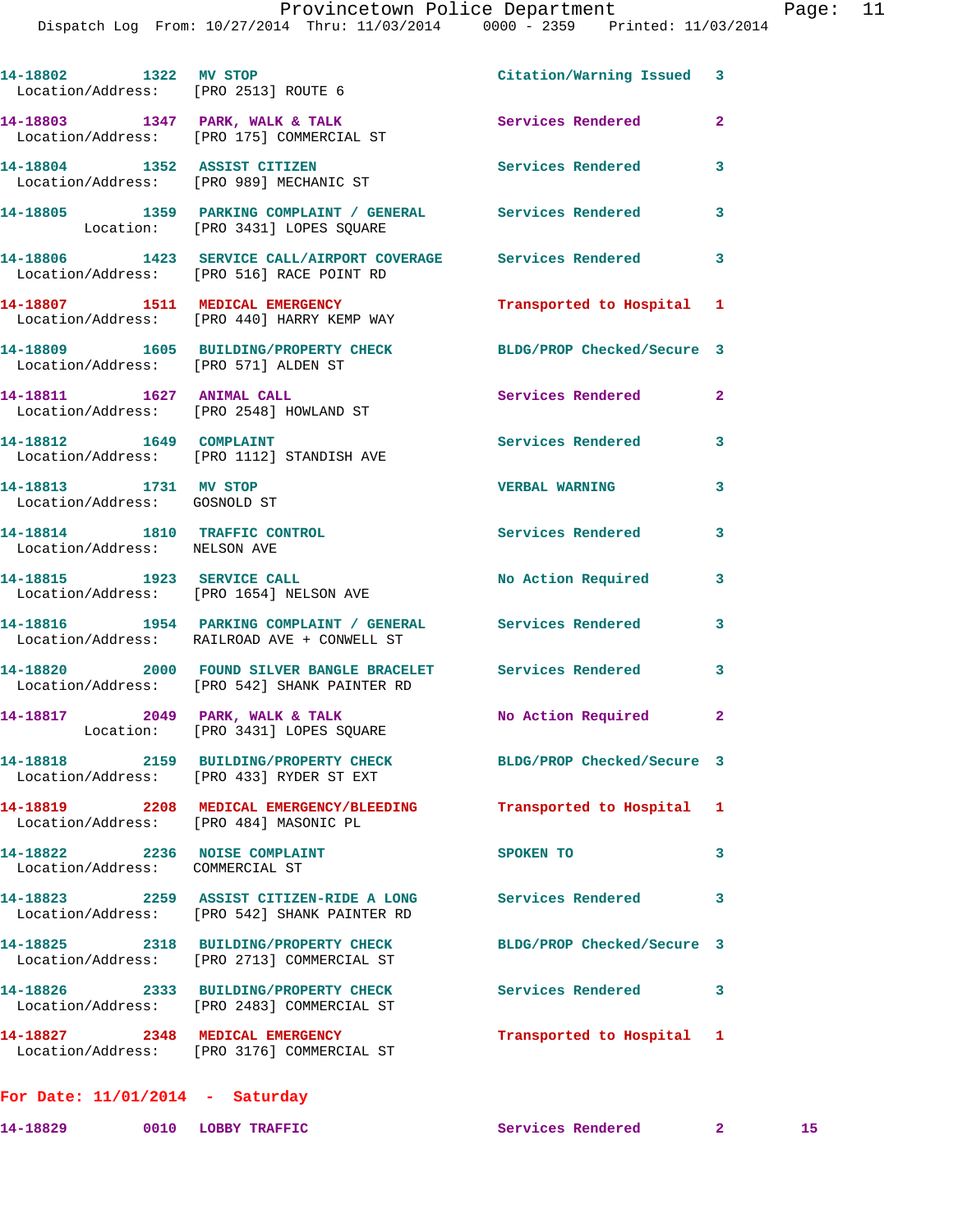|                                                          | Provincetown Police Department<br>Dispatch Log From: 10/27/2014 Thru: 11/03/2014 0000 - 2359 Printed: 11/03/2014 |                            |                |
|----------------------------------------------------------|------------------------------------------------------------------------------------------------------------------|----------------------------|----------------|
|                                                          | Location/Address: [PRO 542] SHANK PAINTER RD                                                                     |                            |                |
| Location/Address: [PRO 87] CENTER ST                     | 14-18831 0030 SUSPICIOUS ACTIVITY                                                                                | Could Not Locate           | $\mathbf{2}$   |
|                                                          | 14-18832 0055 MEDICAL EMERGENCY<br>Location/Address: [PRO 3801] COMMERCIAL ST                                    | Transported to Hospital    | 1              |
|                                                          | 14-18833 0101 PARK, WALK & TALK<br>Location: [PRO 3431] LOPES SQUARE                                             | <b>Services Rendered</b>   | $\overline{a}$ |
|                                                          | 14-18834 0102 PARK, WALK & TALK<br>Location/Address: [PRO 165] COMMERCIAL ST                                     | <b>Services Rendered</b>   | $\mathbf{2}$   |
| 14-18835 0128 MV STOP                                    | Location/Address: RYDER ST + COMMERCIAL ST                                                                       | <b>VERBAL WARNING</b>      | 3              |
|                                                          | 14-18837 0152 PROPERTY DAMAGE<br>Location/Address: [PRO 2977] COMMERCIAL ST                                      | <b>Services Rendered</b>   | 3              |
|                                                          | 14-18838 0204 FOUND MA DL/AMEX<br>Location/Address: [PRO 399] COMMERCIAL ST                                      | <b>Services Rendered</b>   | 3              |
|                                                          | 14-18839 0207 BUILDING/PROPERTY CHECK BLDG/PROP Checked/Secure 3<br>Location/Address: [PRO 3770] COMMERCIAL ST   |                            |                |
| 14-18840 0224 LOST WALLET                                | Location/Address: [PRO 484] MASONIC PL                                                                           | <b>Services Rendered</b>   | 3              |
|                                                          | 14-18841 0231 CROWDS/OVERCROWDING<br>Location/Address: [PRO 165] COMMERCIAL ST                                   | <b>Services Rendered</b>   | $\mathbf{2}$   |
| 14-18842 0234 ASSAULT                                    | Location/Address: [PRO 57] BRADFORD ST                                                                           | <b>PATIENT REFUSAL</b>     | 1              |
|                                                          | 14-18843 0247 BUILDING/PROPERTY CHECK<br>Location/Address: [PRO 16] MAYFLOWER AVE                                | BLDG/PROP Checked/Secure 3 |                |
| 14-18844 0301 MV COMPLAINT<br>Location/Address: ALDEN ST |                                                                                                                  | <b>Services Rendered</b>   | $\mathbf{2}$   |
|                                                          | 14-18845 0349 MEDICAL EMERGENCY Services Rendered<br>Location/Address: [PRO 781] CAPTAIN BERTIES WAY             |                            | 1              |
|                                                          | 14-18846 0746 BUILDING/PROPERTY CHECK BLDG/PROP Checked/Secure 3<br>Location/Address: [PRO 447] JEROME SMITH RD  |                            |                |
|                                                          | 14-18847 0746 BUILDING/PROPERTY CHECK Services Rendered<br>Location/Address: [PRO 3259] MACMILLAN WHARF          |                            | 3              |
| 14-18848 0756 LOST CT LICENSE                            | Location/Address: [PRO 542] SHANK PAINTER RD                                                                     | Services Rendered          | 3              |
|                                                          | 14-18849 0807 BUILDING/PROPERTY CHECK BLDG/PROP Checked/Secure 3<br>Location/Address: [PRO 1638] COMMERCIAL ST   |                            |                |
|                                                          | 14-18850 0814 TOYS FOR TOTS DROP OFF BX Services Rendered<br>Location/Address: [PRO 542] SHANK PAINTER RD        |                            | 3              |
|                                                          | 14-18851 0828 PARK, WALK & TALK<br>Location/Address: [PRO 182] COMMERCIAL ST                                     | <b>Services Rendered</b>   | $\mathbf{2}$   |
|                                                          | 14-18852 0838 MV OBSERVANCE / ASSIGNMENT Services Rendered<br>Location/Address: BRADFORD ST + HIGH POLE HILL     |                            | 3              |
| 14-18856 0915 COMPLAINT                                  | Location/Address: [PRO 542] SHANK PAINTER RD                                                                     | Services Rendered          | 3              |
| 14-18853 0920 FOLLOW UP<br>Location/Address: PLEASANT ST |                                                                                                                  | SPOKEN TO                  | $\mathbf{2}$   |

Page: 12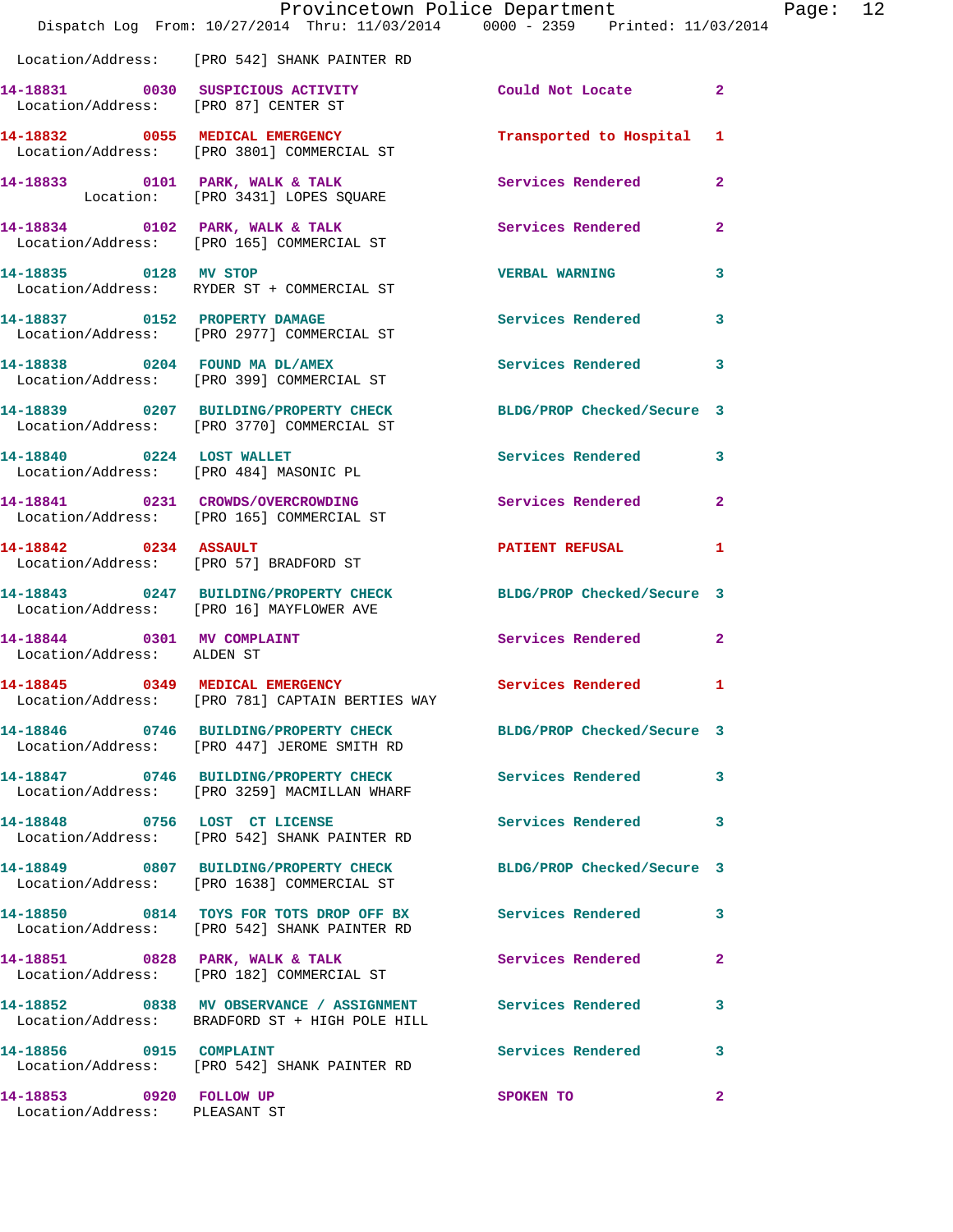|                                                        |                                                                                                                   | Provincetown Police Department          | Page: 13 |
|--------------------------------------------------------|-------------------------------------------------------------------------------------------------------------------|-----------------------------------------|----------|
|                                                        | Dispatch Log From: 10/27/2014 Thru: 11/03/2014 0000 - 2359 Printed: 11/03/2014                                    |                                         |          |
|                                                        | 14-18854 0929 MEDICAL EMERGENCY/ASTHMA Transported to Hospital 1<br>Location/Address: [PRO 1898] BRADFORD ST      |                                         |          |
|                                                        | 14-18857 1004 PARKING COMPLAINT<br>Location/Address: [PRO 1000] MONTELLO ST                                       | Citation/Warning Issued 3               |          |
| Location/Address: [PRO 2521] ROUTE 6                   | 14-18859 1016 MV OBSERVANCE / ASSIGNMENT Services Rendered 3                                                      |                                         |          |
|                                                        | 14-18858 1019 BUILDING/PROPERTY CHECK BLDG/PROP Checked/Secure 3<br>Location/Address: [PRO 105] COMMERCIAL ST     |                                         |          |
|                                                        | 14-18860 1028 BUILDING/PROPERTY CHECK<br>Location/Address: [PRO 105] COMMERCIAL ST                                | No Action Required 3                    |          |
|                                                        | 14-18861 1101 BUILDING/PROPERTY CHECK<br>Location/Address: [PRO 2898] JEROME SMITH RD                             | BLDG/PROP Checked/Secure 3              |          |
|                                                        | 14-18862 1109 BUILDING/PROPERTY CHECK Services Rendered 3<br>Location/Address: [PRO 2977] COMMERCIAL ST           |                                         |          |
| Location/Address: MONTELLO ST                          | 14-18863 1121 PARKING COMPLAINT / GENERAL Citation/Warning Issued 3                                               |                                         |          |
|                                                        | 14-18864 1139 LOST IPHONE/FOUND Services Rendered 3<br>Location/Address: [PRO 542] SHANK PAINTER RD               |                                         |          |
|                                                        | 14-18865 1234 MEDICAL/Q5 HISTORY<br>Location/Address: [PRO 2227] BRADFORD ST                                      | <b>PATIENT REFUSAL</b><br>$\mathbf{1}$  |          |
|                                                        | 14-18866 1259 BUILDING/PROPERTY CHECK BLDG/PROP Checked/Secure 3<br>Location/Address: [PRO 1778] SHANK PAINTER RD |                                         |          |
| 14-18867 1311 MV STOP<br>Refer To Arrest: 14-276-AR    | Location: [TRU] ROUTE 6 AND HIGH HEAD/INBOUND<br>Refer To Arrest: 14-275-AR                                       | Arrest(s) Made 3                        | 1        |
|                                                        | 14-18869 1401 BUILDING/PROPERTY CHECK BLDG/PROP Checked/Secure 3<br>Location/Address: [PRO 519] RACE POINT RD     |                                         |          |
| Location/Address: SHIPS WAY RD                         | 14-18870 1545 MV COMPLAINT/ERRATIC Arrest(s) Made<br>Refer To $P/C$ : $14-277-RR$                                 | $\mathbf{2}$                            |          |
|                                                        | 14-18871 1551 MEDICAL EMERGENCY 1 Services Rendered 1<br>Location/Address: [PRO 781] CAPTAIN BERTIES WAY          |                                         |          |
| 14-18872 1602 MV STOP<br>Location/Address: BRADFORD ST |                                                                                                                   | <b>Vehicle Towed Server Server</b><br>3 |          |
|                                                        | 14-18873 1729 B & E BURGLARY<br>Location/Address: [PRO 547] COMMERCIAL ST                                         | Unfounded<br>$\mathbf{2}$               |          |
| 14-18874 1823 MV STOP                                  | Location/Address: CARVER ST + BRADFORD                                                                            | <b>VERBAL WARNING</b><br>3              |          |
| Location/Address: BRADFORD ST                          | 14-18875 1831 MEDICAL EMERGENCY/PSYCH EVAL PATIENT REFUSAL                                                        | 1                                       |          |
|                                                        | 14-18876    1953    ALARM - GENERAL<br>Location/Address: [PRO 2817] COMMODORE AVE                                 | <b>Services Rendered</b><br>1           |          |
|                                                        | 14-18877 1958 MV COMPLAINT<br>Location/Address: [PRO 1075] PLEASANT ST                                            | Services Rendered<br>$\mathbf{2}$       |          |
|                                                        | 14-18878 2125 BUILDING/PROPERTY CHECK BLDG/PROP Checked/Secure 3<br>Location/Address: [PRO 306] COMMERCIAL ST     |                                         |          |
| Location/Address: [PRO 2521] ROUTE 6                   | 14-18879 2147 ASSIST AGENCY / MUTUAL AID Services Rendered 3                                                      |                                         |          |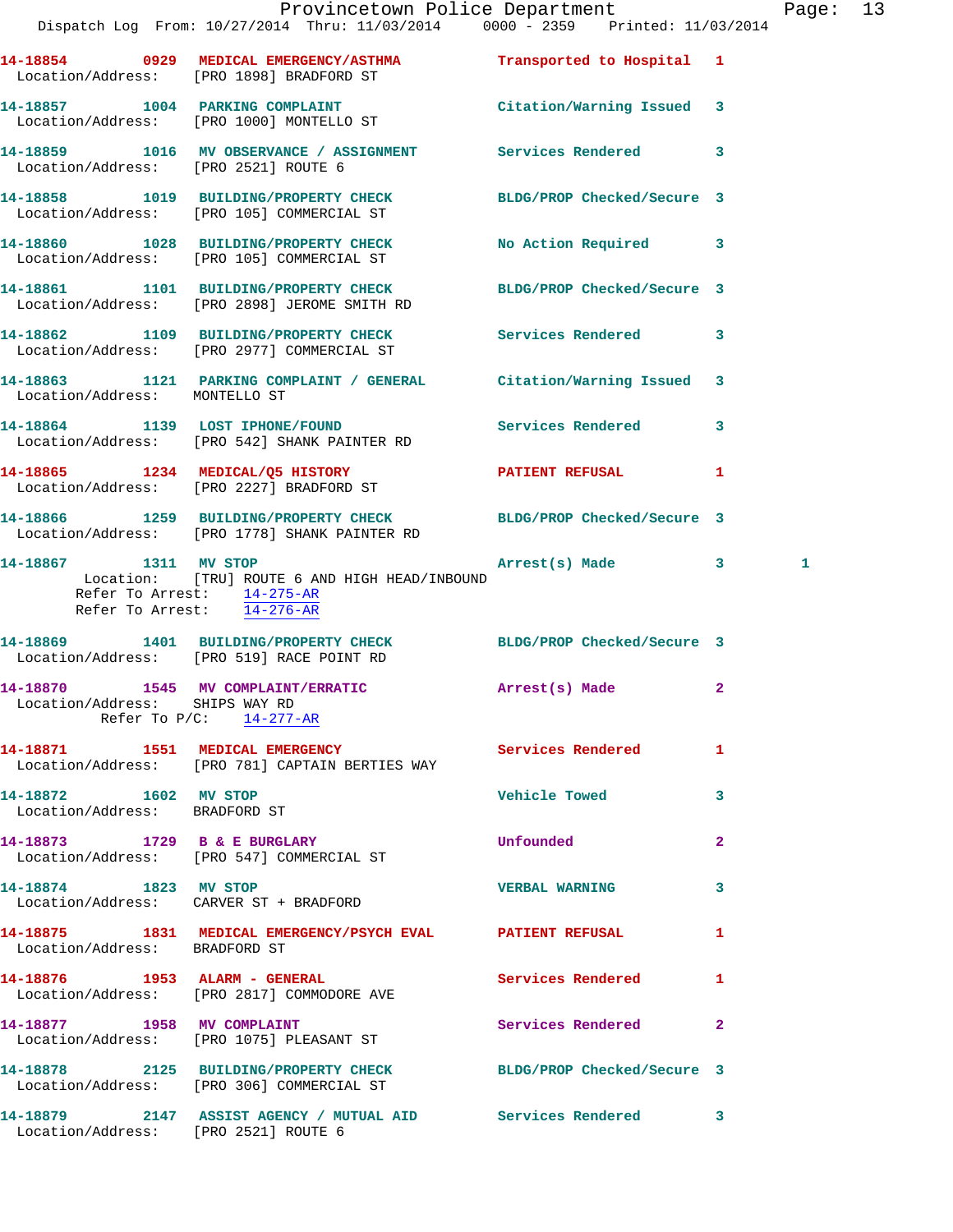|                           | 14-18881 2155 BUILDING/PROPERTY CHECK<br>Location/Address: [PRO 530] SHANK PAINTER RD   | BLDG/PROP Checked/Secure 3 |                |
|---------------------------|-----------------------------------------------------------------------------------------|----------------------------|----------------|
|                           | 14-18882 2202 BUILDING/PROPERTY CHECK<br>Location/Address: [PRO 519] RACE POINT RD      | BLDG/PROP Checked/Secure 3 |                |
|                           | 14-18883 2206 BUILDING/PROPERTY CHECK<br>Location/Address: [PRO 105] COMMERCIAL ST      | BLDG/PROP Checked/Secure 3 |                |
|                           | 14-18884 2207 BUILDING/PROPERTY CHECK<br>Location/Address: [PRO 530] SHANK PAINTER RD   | BLDG/PROP Checked/Secure 3 |                |
| 14-18885 2207 MV STOP     | Location/Address: [PRO 519] RACE POINT RD                                               | BLDG/PROP Checked/Secure 3 |                |
| 14-18889 2216 911 GENERAL | Location/Address: [PRO 2977] COMMERCIAL ST                                              | Services Rendered          | 1              |
|                           | 14-18886 2224 NOISE COMPLAINT<br>Location/Address: [PRO 808] COMMERCIAL ST              | Could Not Locate           | 3              |
|                           | 14-18887 2229 MED/DIFFICULTY BREATHING<br>Location/Address: [PRO 2977] COMMERCIAL ST    | <b>PATIENT REFUSAL</b>     | $\mathbf{1}$   |
|                           | 14-18888 2250 MV COMPLAINT<br>Location/Address: [PRO 542] SHANK PAINTER RD              | Services Rendered          | $\overline{a}$ |
| 14-18890 2313 MV STOP     | Location/Address: ROUTE 6 + HOWLAND ST                                                  | No Action Required         | 3              |
|                           | 14-18891 2326 BUILDING/PROPERTY CHECK<br>Location/Address: [PRO 2568] COMMERCIAL ST     | BLDG/PROP Checked/Secure 3 |                |
|                           | 14-18892 2339 BUILDING/PROPERTY CHECK<br>Location/Address: [PRO 530] SHANK PAINTER RD   | BLDG/PROP Checked/Secure 3 |                |
|                           | 14-18893 2354 BUILDING/PROPERTY CHECK<br>Location/Address: [PRO 2713] COMMERCIAL ST     | BLDG/PROP Checked/Secure 3 |                |
|                           | 14-18895 2357 MV OBSERVANCE / ASSIGNMENT<br>Location/Address: BRADFORD ST + STANDISH ST | <b>Services Rendered</b>   | 3              |
|                           | 14-18894 2359 PARK, WALK & TALK<br>Location/Address: [PRO 208] COMMERCIAL ST            | <b>Services Rendered</b>   | $\overline{2}$ |
|                           |                                                                                         |                            |                |

## **For Date: 11/02/2014 - Sunday**

| 14-18896 0012             | <b>MV STOP</b><br>Location/Address: BRADFORD ST + CONWELL ST             | VERBAL WARNING             | 3            |              |
|---------------------------|--------------------------------------------------------------------------|----------------------------|--------------|--------------|
|                           | Location/Address: [PRO 208] COMMERCIAL ST<br>Refer To Summons: 14-278-AR | Transported to Hospital 1  |              | $\mathbf{2}$ |
| 14-18899 0112 WIRES DOWN  | Location/Address: PRINCE ST + BRADFORD ST                                | Services Rendered          | $\mathbf{2}$ |              |
| 14-18902 0116 LOST WALLET | Location/Address: [PRO 165] COMMERCIAL ST                                | Services Rendered          | 3            |              |
| 14-18900 0123 MV STOP     | Location/Address: [PRO 43] BRADFORD ST                                   | Citation/Warning Issued 3  |              |              |
| 14-18901 0125 DISORDERLY  | Location/Address: [PRO 399] COMMERCIAL ST                                | <b>GONE ON ARRIVAL</b>     | $\mathbf{2}$ |              |
|                           | Location/Address: [PRO 3259] MACMILLAN WHARF                             | BLDG/PROP Checked/Secure 3 |              |              |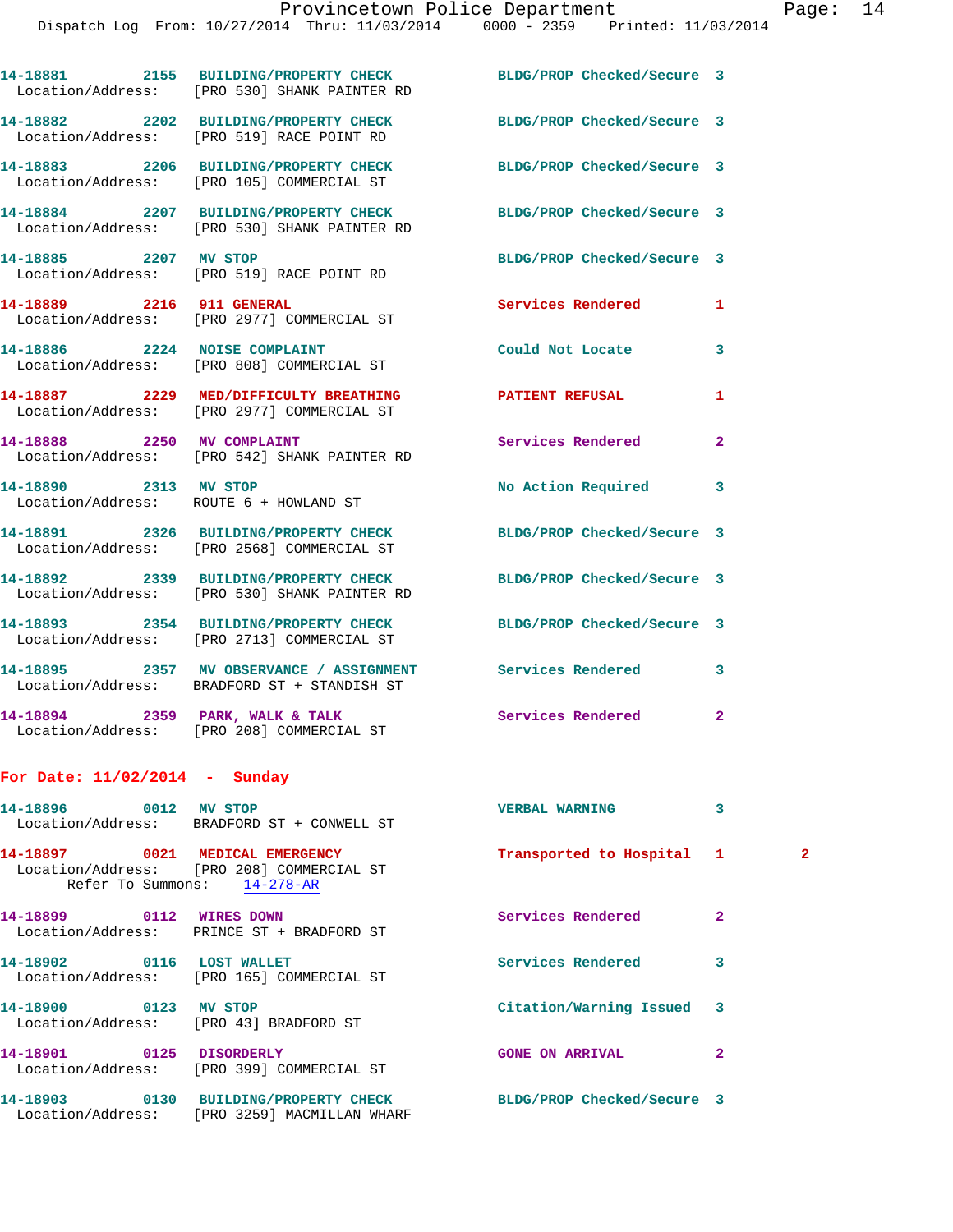|                                                               | Provincetown Police Department<br>Dispatch Log From: 10/27/2014 Thru: 11/03/2014 0000 - 2359 Printed: 11/03/2014 |                                         |              | Page: 15 |  |
|---------------------------------------------------------------|------------------------------------------------------------------------------------------------------------------|-----------------------------------------|--------------|----------|--|
|                                                               | 14-18904 0147 LOBBY TRAFFIC<br>Location/Address: [PRO 542] SHANK PAINTER RD                                      | Services Rendered 2                     |              | 27       |  |
|                                                               | 14-18905 0247 BUILDING/PROPERTY CHECK BLDG/PROP Checked/Secure 3<br>Location/Address: [PRO 545] SHANK PAINTER RD |                                         |              |          |  |
|                                                               | 14-18906 0503 BUILDING/PROPERTY CHECK BLDG/PROP Checked/Secure 3<br>Location/Address: [PRO 519] RACE POINT RD    |                                         |              |          |  |
|                                                               | 14-18907 0507 BUILDING/PROPERTY CHECK BLDG/PROP Checked/Secure 3<br>Location/Address: [PRO 444] HIGH POLE HILL   |                                         |              |          |  |
|                                                               | 14-18908 0513 BUILDING/PROPERTY CHECK Services Rendered 3<br>Location/Address: [PRO 2206] COMMERCIAL ST          |                                         |              |          |  |
|                                                               | 14-18909 0552 PROPERTY DAMAGE<br>Location: [PRO 3431] LOPES SQUARE                                               | Services Rendered 3                     |              |          |  |
|                                                               | 14-18910 0556 ALARM - GENERAL<br>Location/Address: [PRO 444] HIGH POLE HILL                                      | False Alarm Weather (No 1               |              |          |  |
|                                                               | 14-18911 0652 PHONE--AT SCHOOL<br>Location/Address: [PRO 569] WINSLOW ST                                         | Services Rendered 3                     |              |          |  |
|                                                               | 14-18914 0718 BUILDING/PROPERTY CHECK Services Rendered 3<br>Location/Address: [PRO 526] RYDER ST EXT            |                                         |              |          |  |
|                                                               | 14-18915 0737 BUILDING/PROPERTY CHECK BLDG/PROP Checked/Secure 3<br>Location/Address: [PRO 3259] MACMILLAN WHARF |                                         |              |          |  |
| 14-18916 0750 WIRES DOWN                                      | Location/Address: [PRO 366] COMMERCIAL ST                                                                        | Services Rendered 2                     |              |          |  |
|                                                               | 14-18917 0806 ALARM - FIRE<br>Location/Address: [PRO 399] COMMERCIAL ST                                          | False Alarm 1                           |              |          |  |
|                                                               | 14-18918 0810 ALARM - BURGLAR<br>Location/Address: [PRO 3313] STANDISH ST                                        | BLDG/PROP Checked/Secure 1              |              |          |  |
| 14-18919 0819 HAZARDS<br>Location/Address: [PRO 2513] ROUTE 6 |                                                                                                                  | Services Rendered 2                     |              |          |  |
|                                                               | 14-18920 0841 ALARM SMOKE<br>Location/Address: [PRO 1792] BRADFORD ST                                            | False Alarm 1                           |              |          |  |
|                                                               | 14-18921 0850 WIRES DOWN<br>Location/Address: [PRO 2558] BRADFORD ST                                             | Services Rendered                       | $\mathbf{2}$ |          |  |
|                                                               | 14-18922 0854 BRANCH HIT M/V<br>Location/Address: FRANKLIN ST + BRADFORD ST                                      | <b>Services Rendered</b>                | $\mathbf{2}$ |          |  |
|                                                               | 14-18923 0927 PARKING COMPLAINT<br>Location/Address: [PRO 2276] WINTHROP ST                                      | Services Rendered                       | 3            |          |  |
|                                                               | 14-18924 0943 LOST ID/CREDIT CARD Services Rendered 3<br>Location/Address: [PRO 542] SHANK PAINTER RD            |                                         |              |          |  |
|                                                               | 14-18925 1003 FOLLOW UP<br>Location/Address: [PRO 2276] WINTHROP ST                                              | SPOKEN TO DESCRIPTION OF REAL PROPERTY. | $\mathbf{2}$ |          |  |
| 14-18926 1009 WIRES DOWN                                      | Location/Address: [PRO 3746] BRADFORD ST EXT                                                                     | Services Rendered                       | $\mathbf{2}$ |          |  |
|                                                               | 14-18927 1113 COMPLAINT<br>Location/Address: [PRO 484] MASONIC PL                                                | SPOKEN TO                               | 3            |          |  |
|                                                               | 14-18928 1135 BUILDING/PROPERTY CHECK BLDG/PROP Checked/Secure 3<br>Location/Address: [PRO 3737] BRADFORD ST     |                                         |              |          |  |
|                                                               | 14-18929 1150 BUILDING/PROPERTY CHECK BLDG/PROP Checked/Secure 3<br>Location/Address: [PRO 440] HARRY KEMP WAY   |                                         |              |          |  |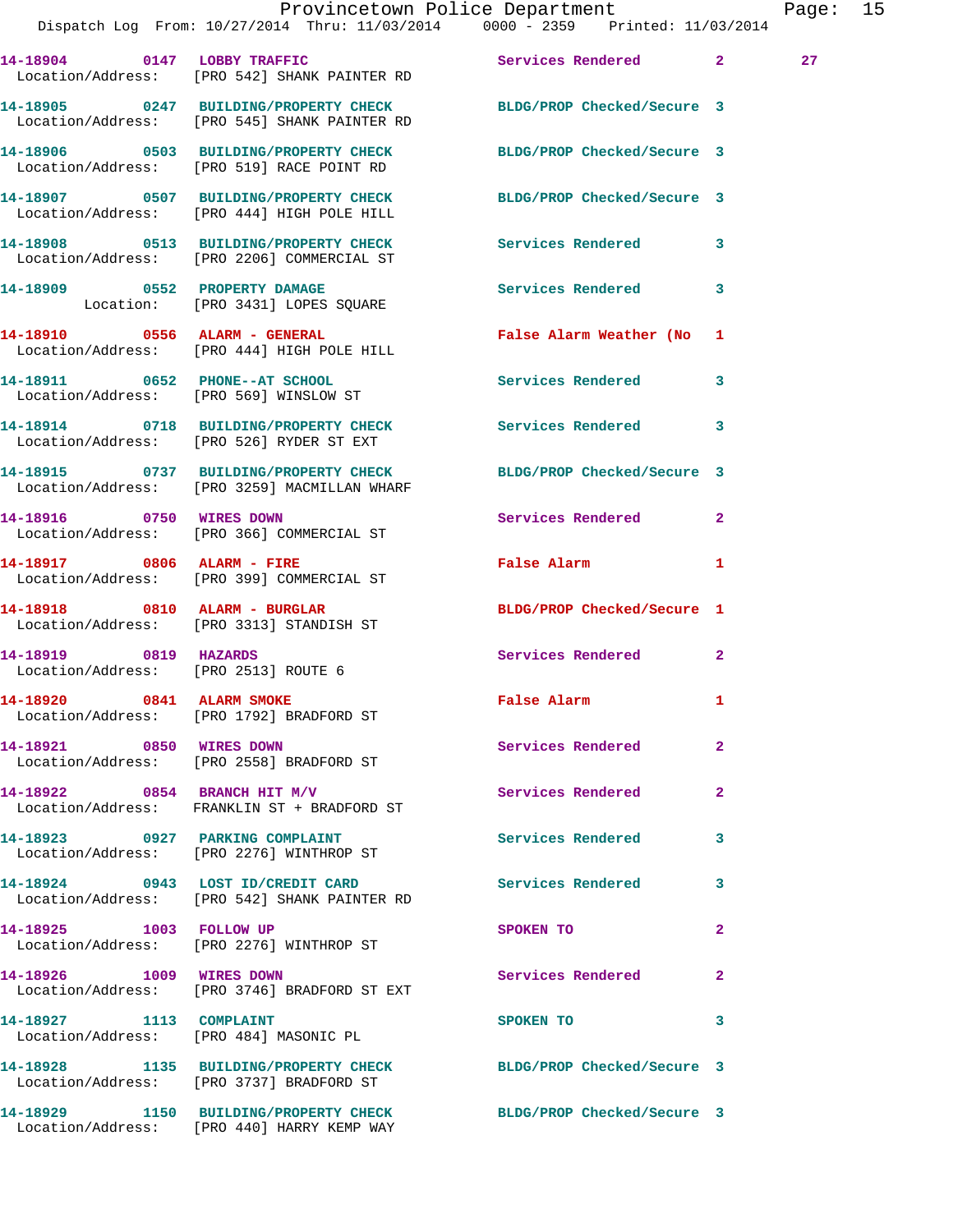Dispatch Log From: 10/27/2014 Thru: 11/03/2014 0000 - 2359 Printed: 11/03/2014

| 14-18930 1200 LOST/FOUND PROPERTY<br>Location/Address: COMMERCIAL ST                                 | Services Rendered 3        |                                                                                                                                                                                                             |
|------------------------------------------------------------------------------------------------------|----------------------------|-------------------------------------------------------------------------------------------------------------------------------------------------------------------------------------------------------------|
| Location/Address: [PRO 1778] SHANK PAINTER RD                                                        | BLDG/PROP Checked/Secure 3 |                                                                                                                                                                                                             |
| Location/Address: [PRO 2520] PRINCE ST                                                               | Services Rendered          | 3                                                                                                                                                                                                           |
| 14-18935 1352 FOLLOW UP<br>Location/Address: [PRO 539] SHANK PAINTER RD                              | FOLLOW UP                  | $\overline{2}$                                                                                                                                                                                              |
| 14-18936 1405 BUILDING/PROPERTY CHECK<br>Location/Address: [PRO 1737] BRADFORD ST                    | <b>Services Rendered</b>   | 3                                                                                                                                                                                                           |
| 14-18937 1541 WELL-BEING CHECK<br>Location/Address: [PRO 1952] COMMERCIAL ST                         | Services Rendered          | 3                                                                                                                                                                                                           |
| 14-18938 1608 BUILDING/PROPERTY CHECK<br>Location/Address: [PRO 2568] COMMERCIAL ST                  | BLDG/PROP Checked/Secure 3 |                                                                                                                                                                                                             |
|                                                                                                      | Services Rendered          | 3                                                                                                                                                                                                           |
| 14-18940 1702 TREE DOWN<br>Location/Address: HARRY KEMP WAY + CONWELL ST                             | Taken/Referred to Other 2  |                                                                                                                                                                                                             |
| 14-18941 1716 LOST WALLET/RETURNED<br>Location/Address: [PRO 2605] COMMERCIAL ST                     | Services Rendered          | 3                                                                                                                                                                                                           |
| 14-18942 1726 BUILDING/PROPERTY CHECK<br>Location/Address: [PRO 530] SHANK PAINTER RD                | BLDG/PROP Checked/Secure 3 |                                                                                                                                                                                                             |
| 14-18943 1732 BURGLAR ALARM<br>Location/Address: [PRO 1355] COMMERCIAL ST                            | BLDG/PROP Checked/Secure 1 |                                                                                                                                                                                                             |
| 14-18945 1742 OUI ARREST<br>Location/Address: [PRO 1992] COMMERCIAL ST<br>Refer To Arrest: 14-279-AR | Arrest(s) Made 1           |                                                                                                                                                                                                             |
| 14-18944 1753 BUILDING/PROPERTY CHECK<br>Location/Address: [PRO 3259] MACMILLAN WHARF                | BLDG/PROP Checked/Secure 3 |                                                                                                                                                                                                             |
| Location/Address: [PRO 306] COMMERCIAL ST                                                            | BLDG/PROP Checked/Secure 3 |                                                                                                                                                                                                             |
|                                                                                                      |                            |                                                                                                                                                                                                             |
| 14-18947 1859 TREE DOWN<br>Location/Address: [PRO 1613] WINTHROP ST                                  | Taken/Referred to Other 2  |                                                                                                                                                                                                             |
| 14-18948 2008 BURGLAR ALARM<br>Location/Address: [PRO 656] COOK ST                                   | BLDG/PROP Checked/Secure 1 |                                                                                                                                                                                                             |
| 14-18949 2149 BUILDING/PROPERTY CHECK<br>Location/Address: [PRO 433] RYDER ST EXT                    | BLDG/PROP Checked/Secure 3 |                                                                                                                                                                                                             |
| 14-18952 2325 BUILDING/PROPERTY CHECK<br>Location/Address: [PRO 447] JEROME SMITH RD                 | BLDG/PROP Checked/Secure 3 |                                                                                                                                                                                                             |
| 14-18951 2326 FOLLOW UP/FINGERPRINTING<br>Location/Address: [PRO 3222] ALDEN ST                      | <b>Services Rendered</b>   | $\mathbf{2}$                                                                                                                                                                                                |
|                                                                                                      |                            | 14-18931 1225 BUILDING/PROPERTY CHECK<br>14-18934 1334 BUILDING/PROPERTY CHECK<br>14-18939 1635 ASSIST AGENCY / MUTUAL AID<br>Location/Address: [PRO 2513] ROUTE 6<br>14-18946 1814 BUILDING/PROPERTY CHECK |

## **14-18950 0000 LOBBY TRAFFIC Services Rendered 2**  Location/Address: [PRO 542] SHANK PAINTER RD